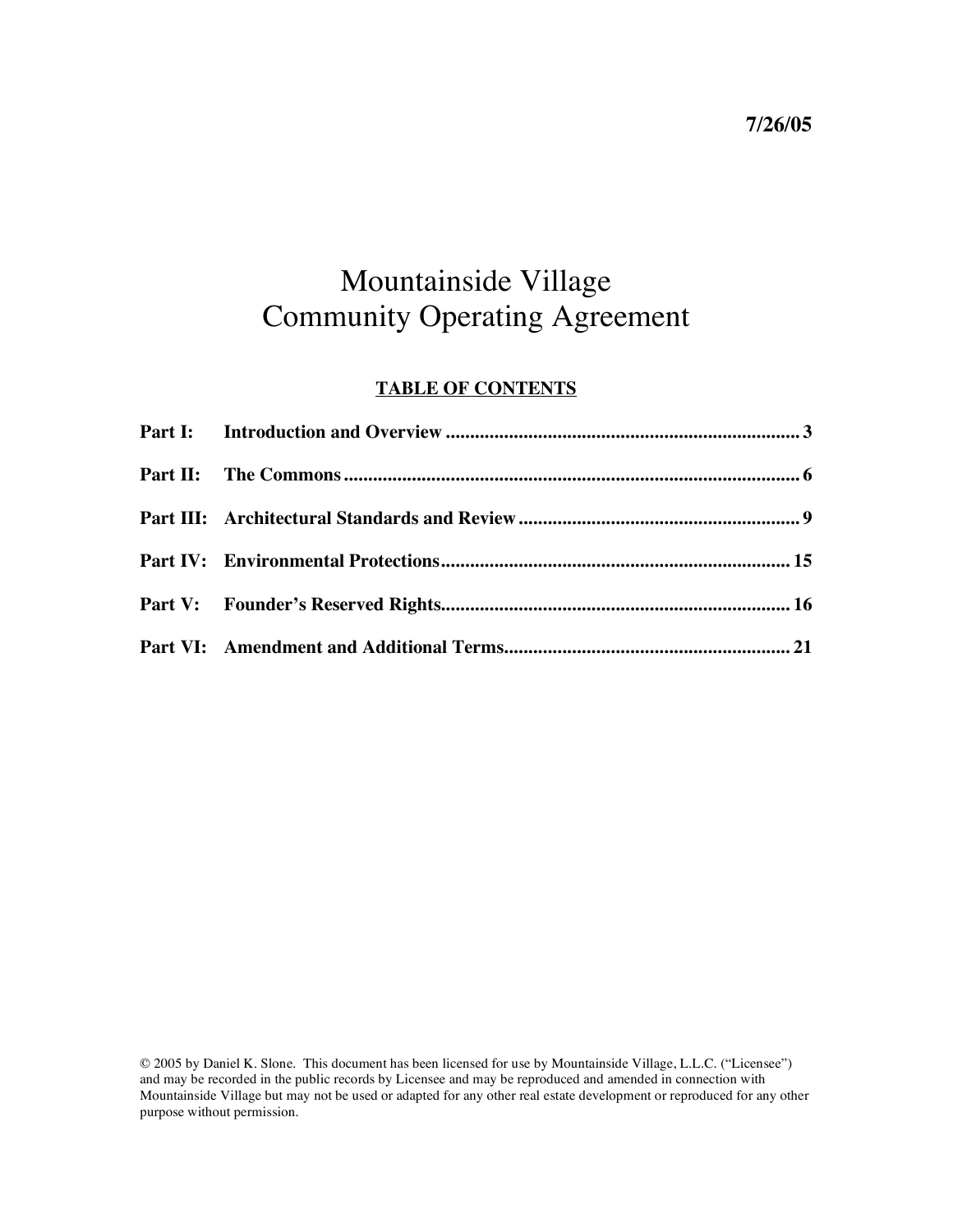**MOUNTAINSIDE INC.**, an Idaho S Corporation (the "Founder"), makes this **COMMUNITY OPERATING AGREEMENT** as of the \_\_\_\_\_\_\_\_\_ day of  $\frac{\text{year}}{\text{year}}$ , year of 200 $\frac{\text{arc}}{\text{arc}}$ .

#### DECLARATION:

The Founder, who is the owner and developer of all of the property in Victor, Idaho, described on  $\overline{\text{Exhibit A}}$  (the "Neighborhood"), hereby submits the property described in Exhibit  $\overline{B}$  and future additions as described below ("Mountainside Village") to this Community Operating Agreement. The Founder hereby declares that the property subject to this Community Operating Agreement shall be held, sold and conveyed subject to the covenants, restrictions and easements of this Community Operating Agreement, which shall run with the land and be binding upon all owners of property within Mountainside Village (the "Owners"), their heirs, successors and assigns, and upon all other parties, heirs, successors and assigns having any right, title or interest in all or any part of Mountainside Village. Capitalized terms are typically defined terms, unless the context indicates otherwise. Definitions for these terms are provided in the Mountainside Village Book of Operating Principles (the "Book").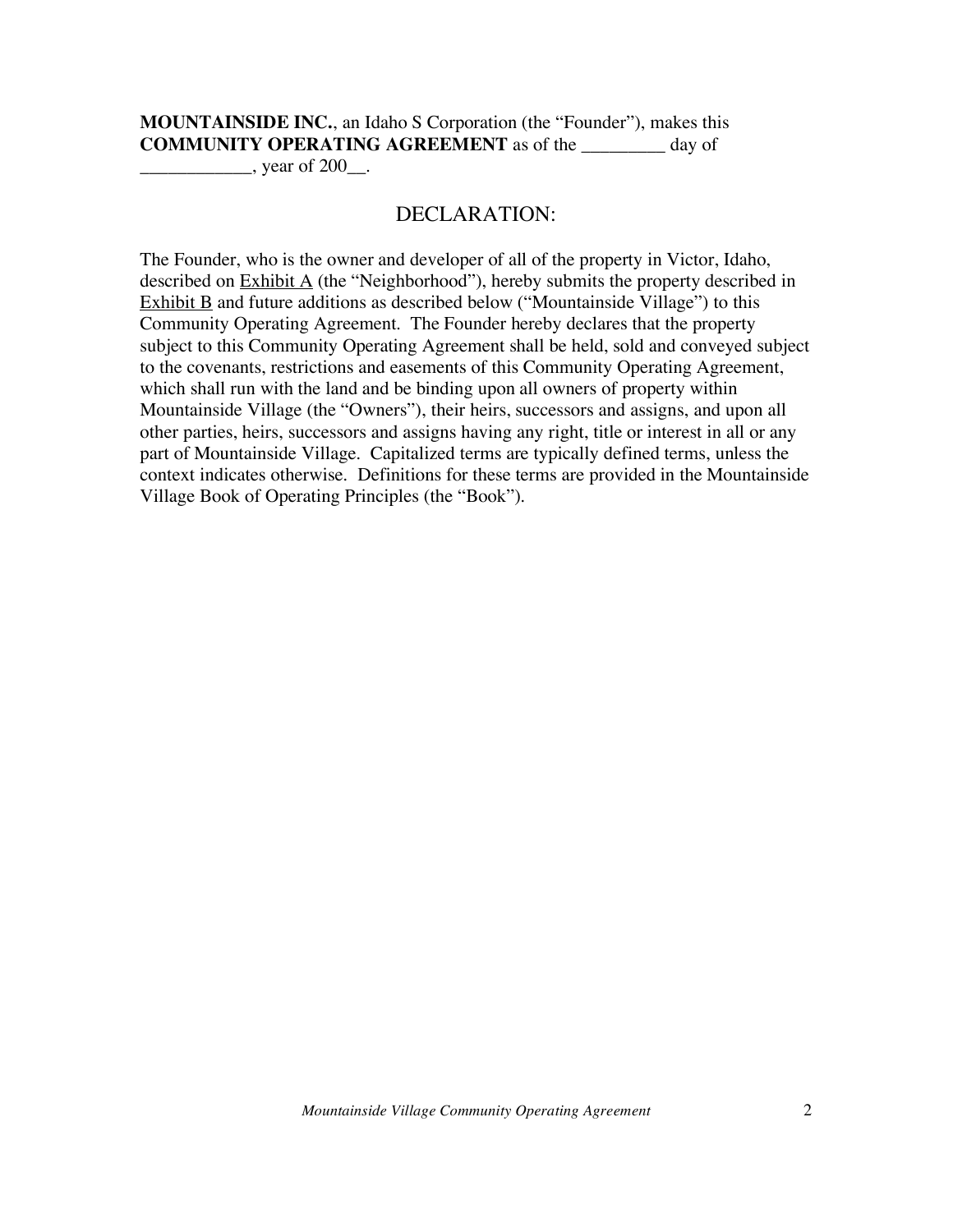# Part I: Introduction and Overview

Mountainside Village, situated in the shadow of the mountains on the edge of the Teton Basin in Victor, Idaho, is a classic *American village*, which provides "a sense of place" where owners build sustainable homes in a sustainable community. Through its mixed use zoning, Mountainside Village combines homes, shops, workplaces and a public realm.

\_\_\_\_\_\_\_\_\_\_\_\_\_\_\_\_\_\_\_\_\_\_\_\_\_\_\_\_\_\_\_\_\_\_\_\_\_\_\_\_\_\_\_\_\_\_\_\_\_\_\_\_\_\_\_\_\_\_\_\_\_\_\_\_\_\_\_\_\_\_\_\_

While Mountainside Village is village-like in its design, it does not have a town government. The Owners of property in Mountainside Village are bound together by certain covenants and Mountainside Village relies on the covenants set out in the Book. The covenants are agreements between neighbors. Some of those agreements provide a way to maintain the Commons – the open space, parks, greens, gardens, paths, stormwater ponds, the Mail Center, rear lanes, and the Community Tower – that are shared as Commons by all of the Mountainside Village's Owners and Occupants. Other covenants provide agreements between neighbors to provide ways of getting along. By taking title to the real property within Mountainside Village, Owners agree to these covenants.

The Owners, acting through the Mountainside Village Association, Inc. (the "Association"), help meet the needs of the community. The Owners of all property within Mountainside Village will be Members of the Association.

The Association takes care of the physical needs of Mountainside Village by maintaining the Commons and providing services. The Association also helps preserve neighborhood harmony by providing for dispute mediation and enforcing the covenants when necessary. The Association can serve as a link to the larger Victor and Teton County communities, bringing in other viewpoints through its membership functions and its work as a board of directors.

The Association is intended to work to protect the architectural integrity of the community over the long term, to conduct long-range planning and to represent the voice of the neighborhood in outside matters that may impact Mountainside Village. No Owner may hold himself or herself out as representing the Association or speaking on its behalf without written authorization from the Board.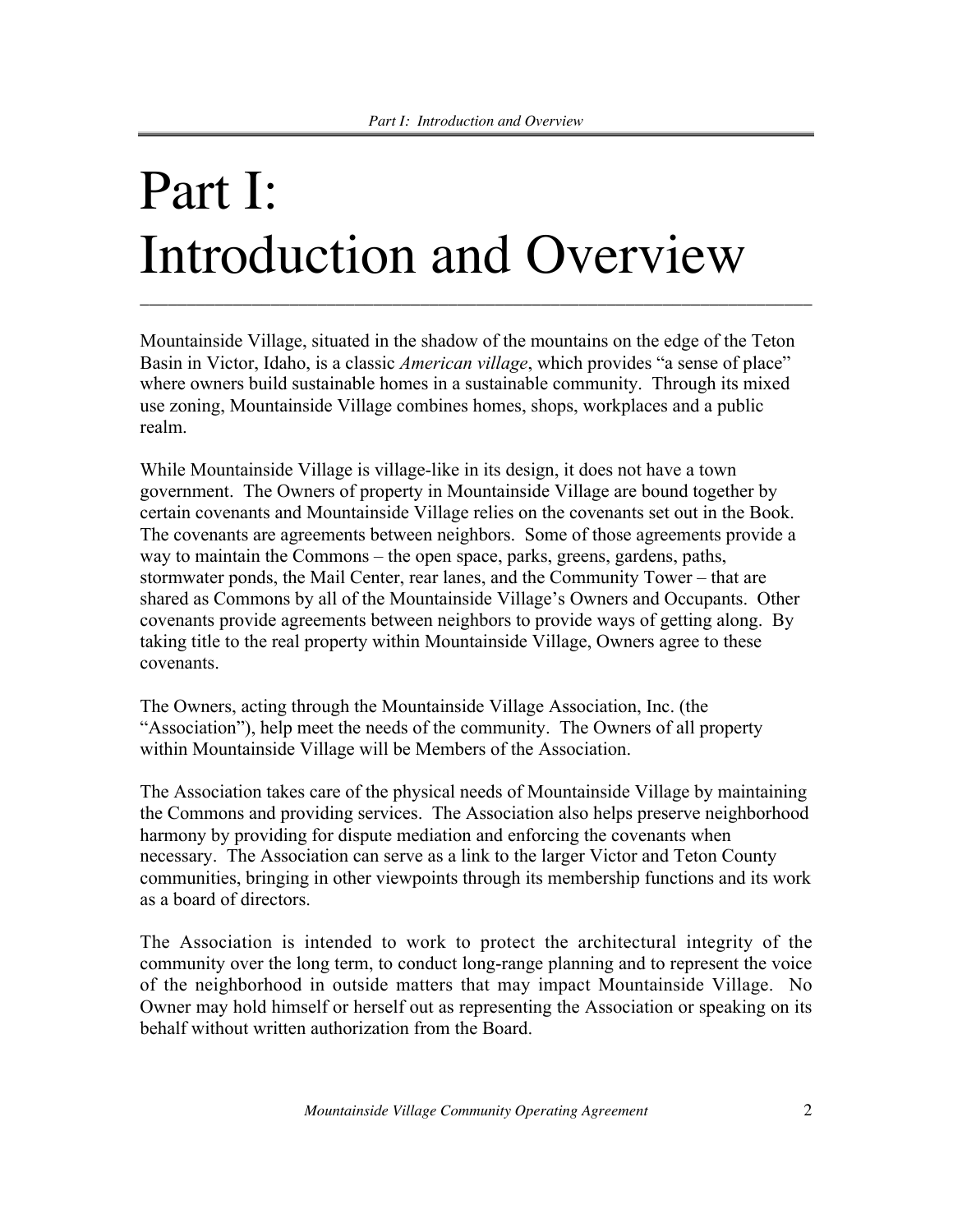The Association has three (3) elected categories: the President, the Board and a Chancellor (who may sometimes be appointed rather than elected). Each has different responsibilities and a certain degree of autonomy.

- The Board sets policy for the maintenance of Mountainside Village's physical assets and enforces the covenants of this Book when necessary.
- The President is the chief executive of Mountainside Village and is empowered to make decisions within the scope of authority described by the Board and this Book.
- The Chancellor tries to mediate disputes within Mountainside Village, giving neighbors a forum to work out differences and find solutions. If disputes cannot be resolved by mediation, the Chancellor may make recommendations to the Board.

Detailed information about the operation of the Association is contained in Chapter 4 of this Book.

The Mountainside Foundation & Institute, Inc., (the "Institute") is a separate non-profit institute to address the cultural and social and educational needs of Mountainside Village. It may sponsor concerts and art festivals to enrich the community. It may also encourage events intended just to bring people together, to meet each other and to enjoy being part of a community. The Institute has voluntary membership and is open to all Owners and Occupants in Mountainside Village.

While each entity operates independently, they may work together and may enter into contractual agreements. The following chart describes some of the roles and characteristics of the different entities.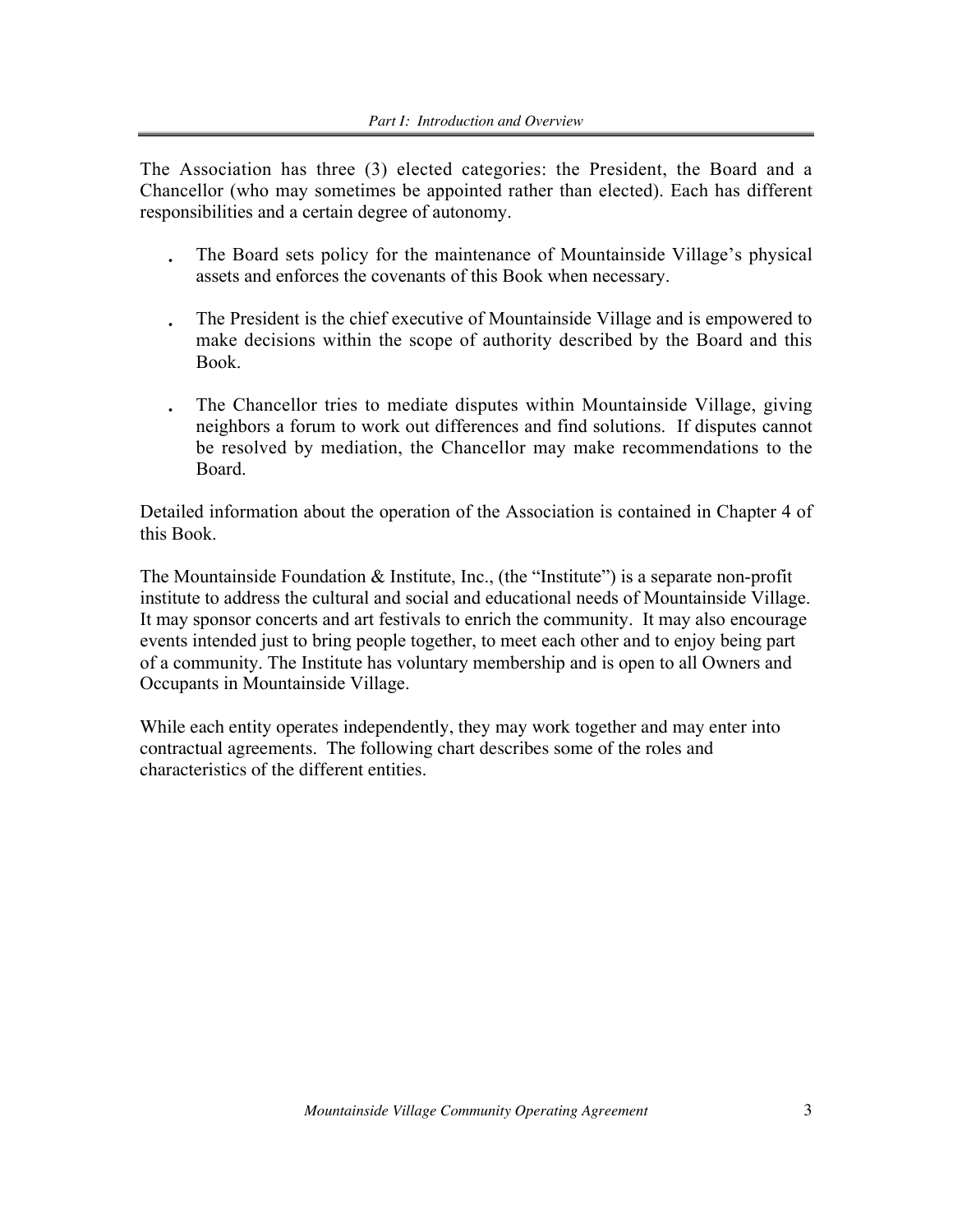|                                   | Association                                                                                                    | Institute                                                                                                                                                    |
|-----------------------------------|----------------------------------------------------------------------------------------------------------------|--------------------------------------------------------------------------------------------------------------------------------------------------------------|
| <b>Purposes</b>                   | Maintain the Commons,<br>support the covenants, and<br>help prevent or resolve<br>conflicts between neighbors. | Foster the arts, education and<br>cultural and community events as<br>well as charitable activities.                                                         |
| <b>Legal Status</b>               | Nonprofit corporation                                                                                          | Nonprofit corporation intended to<br>have tax status as a tax-exempt<br>organization under Section<br>$501(c)(3)$ of the Internal Revenue<br>Code.           |
| <b>Members</b>                    | All individuals or entities<br>owning property within<br>Mountainside Village.                                 | Open on a voluntary basis to all<br>residents of Mountainside Village<br>plus additional, non-resident<br>contributors. Members are not<br>entitled to vote. |
| <b>Primary Source</b><br>of Funds | Assessments on property<br>within Mountainside Village,<br>secured by a lien on the<br>Parcel.                 | Donations, Institute Contributions<br>assessed on property transfers,<br>voluntary membership dues and<br>revenue from programs.                             |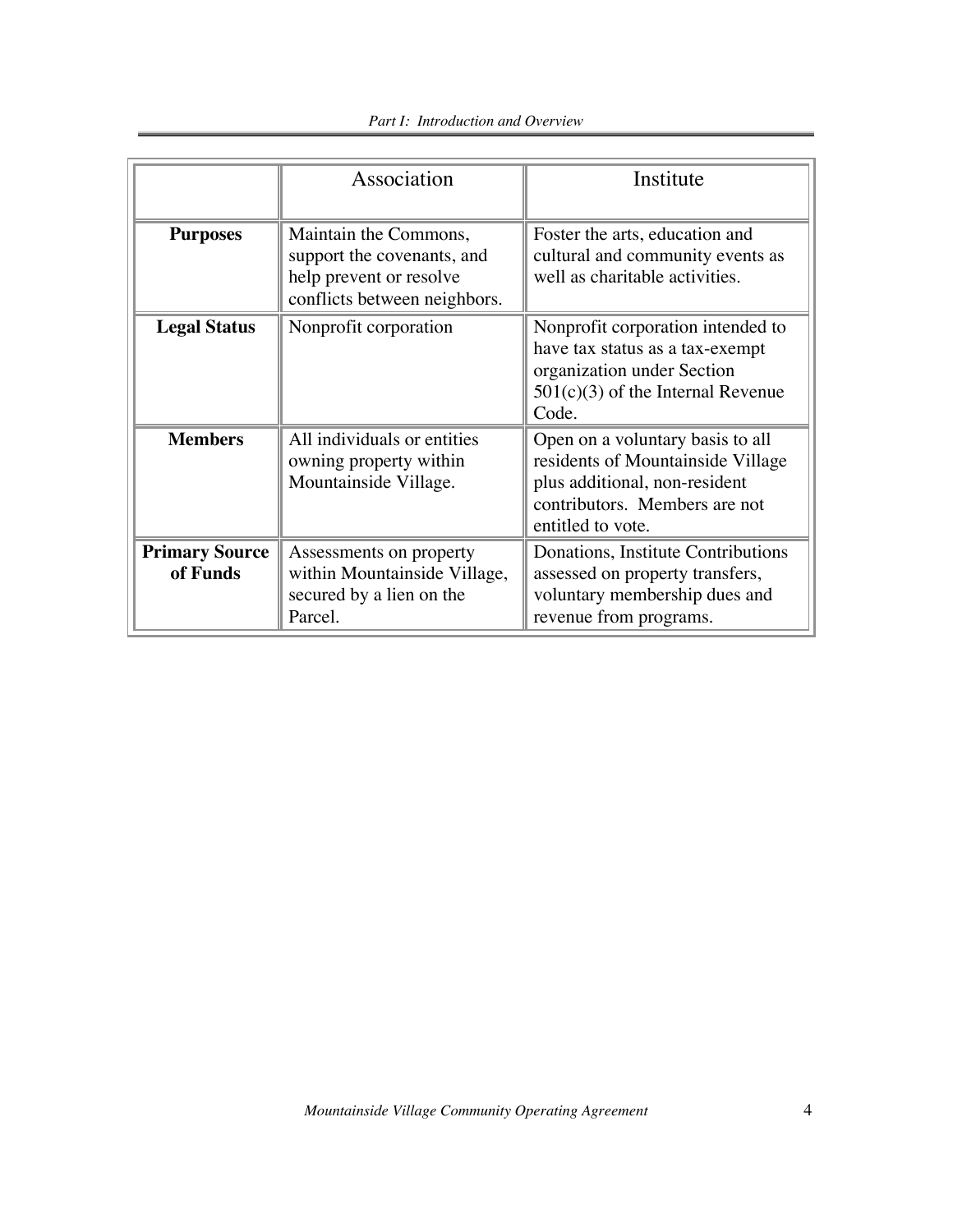### Part II: The Commons

The Association is responsible for maintaining and sometimes even operating the Commons in Mountainside Village. The Commons shall include, without limitation, the open space, parks, greens, gardens, paths, stormwater ponds, the Mail Center, rear lanes, and the Community Tower.

2.1 Easements for Use of the Commons. Each Owner of property in Mountainside Village has the following non-exclusive easements in the Commons for the benefit of such Owner and its tenants, employees and guests:

(a) An easement for pedestrian and Wheeled Transport ingress and egress over all of the sidewalks and paths that are part of the Commons, subject to applicable laws and the rules and regulations.

(b) An easement for pedestrian, Wheeled Transport and vehicular ingress and egress over all rear lanes and streets that are part of the Commons, subject to applicable laws and the rules and regulations.

(c) An easement for normal park use of all parks in Mountainside Village, subject to applicable laws and the rules and regulations.

Deposits and/or fees may be required by the Association or the Founder for use of areas of the Commons; provided that such fees or deposits are applied equally to all similarly situated users.

Occupants of property in Mountainside Village who are not Owners shall have the right to use the easement of the Owner whose lot they occupy provided that, (i) the Owner is and will be responsible for the manner of the Occupant's use, and (ii) the Owner may withdraw consent for the use by written notice to the Association.

2.2 Rules of Park Usage. No use of any parks within Mountainside Village shall take place except in conformance with the following:

(a) When Section 2.2 indicates that an Owner or Occupant must arrange for use of a portion of the Commons through the Association, this means that the Owner has no direct right to use or schedule use of the portion of the Commons but instead must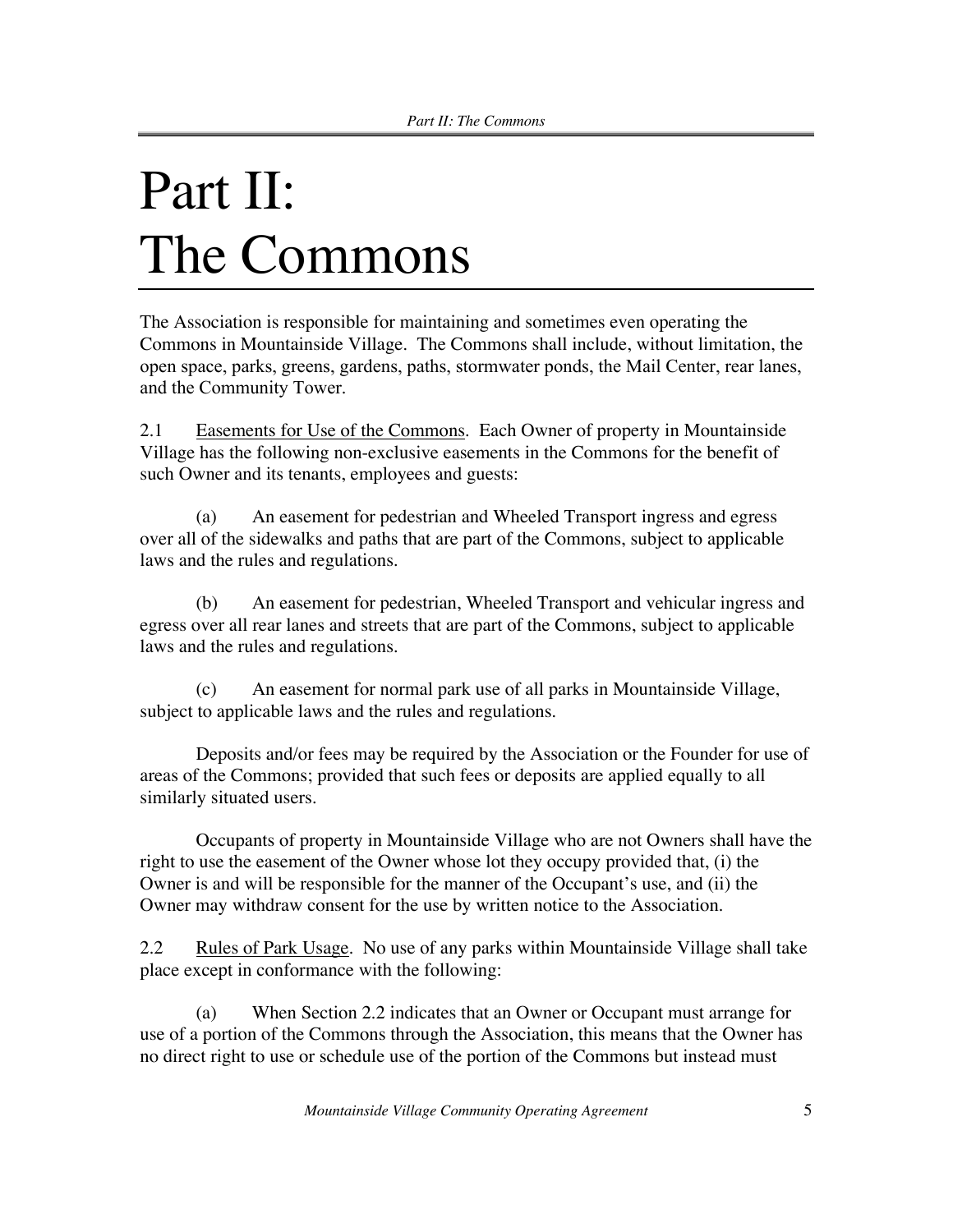arrange and schedule such use through the Association. The Association has the right to require evidence of compliance with the requirements of this Community Operating Agreement and the Rules and Regulations governing use of the portion of the Commons and the right to bar the use of the portion of the Commons by anyone not complying with these provisions in advance of or during an event. The Founder or the Association may bar any Owner, Occupant, tenant or guest from event use of a portion of the Commons for a period up to twelve (12) months for a violation of this Community Operating Agreement. After three (3) violations, the Founder or the Association may permanently bar an Owner, tenant or guest. The Founder or the Association may charge a reasonable scheduling fee to cover costs associated with its duties under this section.

(b) Any Owner or Occupant conducting an event in a portion of the Commons shall take steps necessary to prevent the event from precluding reasonable use of the park by others. Access may be limited to portions of the Commons for up to six (6) hours in a day. The Founder or the Association may restrict access to portions of the Commons for an unlimited time period for special events.

(c) Any Owner or Occupant conducting an event in a portion of the Commons shall take steps necessary to prevent the event or people arriving or departing from the event from unreasonably interfering with traffic around the park or damaging cars parked adjacent to the portion of the Commons.

(d) Any Owner or Occupant conducting an event in a portion of the Commons shall remove all trash, signs, tables, chairs or other property associated with the event promptly following the event and generally restore the portion of the Commons to its preevent condition.

(e) Any Owner or Occupant conducting an event in a portion of the Commons shall provide proper trash and recycling receptacles and rest room facilities for the event and shall promptly remove these receptacles and facilities and properly dispose of trash and recyclables.

(f) Any Owner or Occupant conducting an event in a portion of the Commons shall not charge a fee for access to the portion of the Commons, though fees may be charged for concessions or otherwise in accordance with applicable laws and the rules and regulations.

(g) Subject to the brief periods of limited access permitted in Section 2.2(b) above, the easements granted in this Part II are non-exclusive.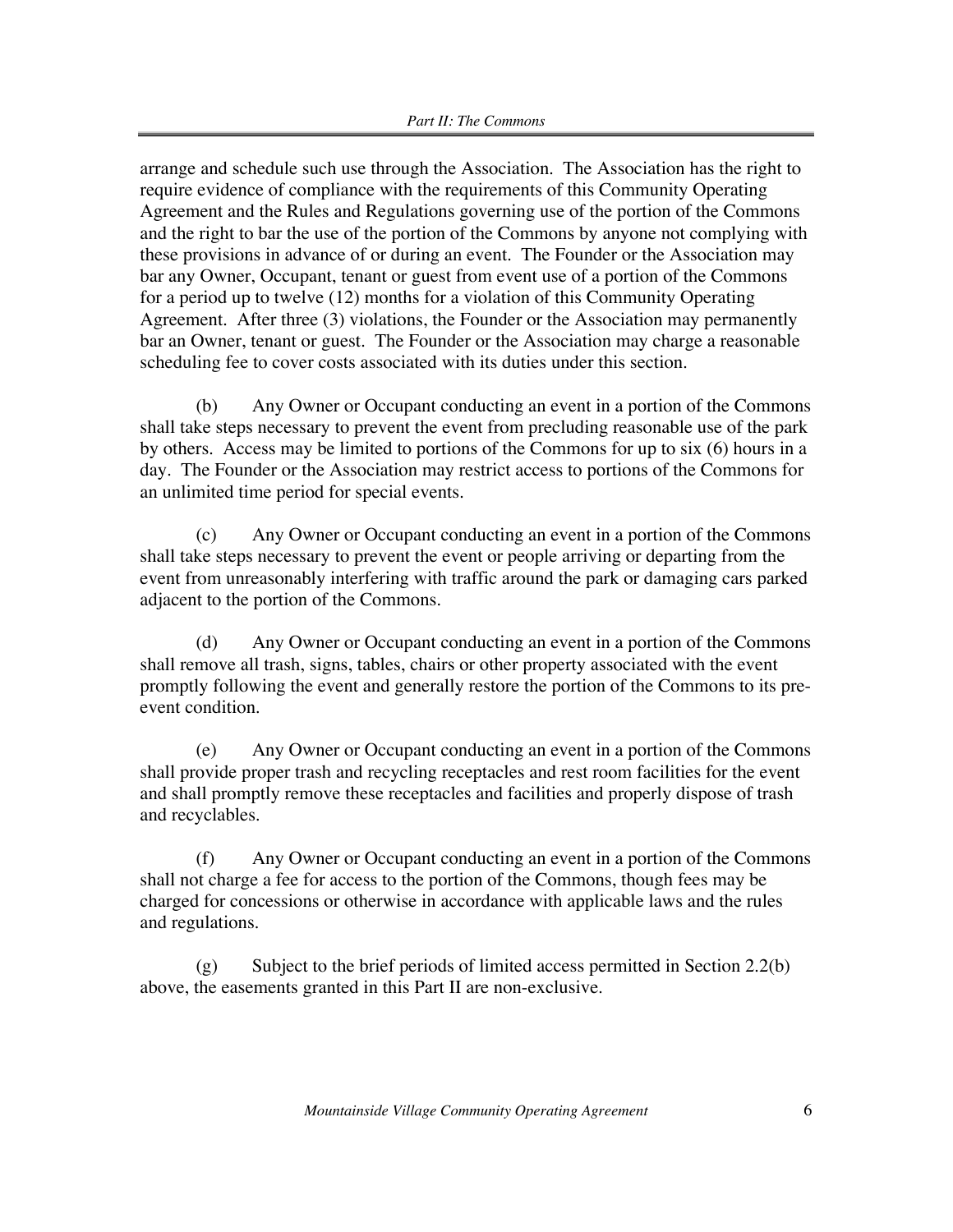#### 2.3 Damage or Destruction of Commons or Commons Improvements by an Owner.

(a) If any Commons or Improvement on the Commons is damaged or destroyed by an Owner or a tenant of a Parcel within Mountainside Village, or by family members, guests (but not including individuals in Mountainside Village as customers or clients of the Owner) or agents of the Owner or occupant, the Owner shall be liable for such damage or destruction and the Owner must, within fifteen (15) days after it occurs, repair the damage in a good and workmanlike manner and restore any damaged Commons Improvement or facility to its existing state before the damage or destruction occurred. In circumstances where the Founder determines that a shorter response period is appropriate, the fifteen (15) day period may be shortened. If the Owner does not repair the damage as described above, then the Founder may repair the damage. The Founder may bring an action for damages, specific performance, declaratory decree or injunction, or any other remedy at law or in equity to enforce the provisions of this Section.

(b) If an Owner's or Occupant's business attracts customers or clients who engage in damaging or destructive behavior resulting in damage or destruction of any Commons or improvements on Commons, and such damage or destruction occurs on at least three (3) occasions, the Founder or the Association may provide twenty (20) days notice to the Owner that the Owner shall be liable for all future such acts of damage or destruction performed by the Owner's or Occupant's customers or clients.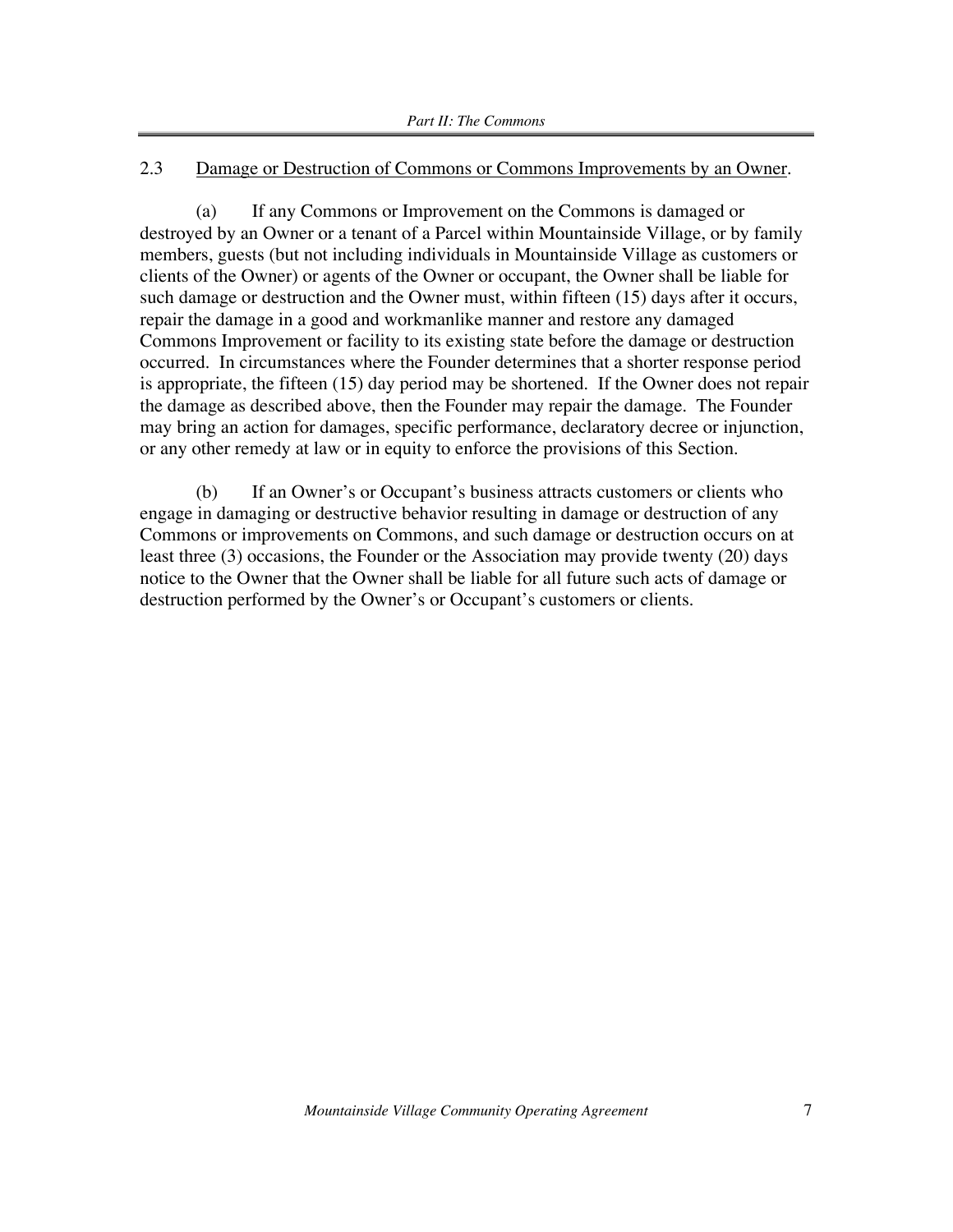### Part III: Architectural Standards and Review

The architectural standards for Mountainside Village will be governed by the Mountainside Village Design Code (the "Design Code") and other design guidelines that may be developed, approved and used from time to time. The Design Code is a guideline that will serve as a benchmark for architectural designs and will help Mountainside Village to develop in a manner that is consistent with the community's overall vision.

Initial construction is dramatic, as each street takes shape. The facades of the buildings form Mountainside Village's outdoor rooms, and the community envisioned in the Design Code springs to life. However, Mountainside Village is not frozen in time. A neighborhood evolves after its initial construction. Homes are enlarged to suit a growing family. A tree falls and must be replaced. Children clamor for swimming pools and basketball hoops. A puppy requires a fenced yard. The questions surrounding modification review concern not just design but compatibility with adjacent properties.

This Part III provides a method for review of both initial construction and modifications.

3.1 Town Architect. The Founder may appoint a Town Architect, whose job it is to understand and interpret the Design Code. The Town Architect must have a professional degree in architecture or urban design from an accredited university or comparable qualifications and must have experience or training in traditional neighborhood or urban design or other qualifications deemed appropriate by the Founder. The Town Architect does not, however, need to be licensed to practice in Idaho.

### 3.2 Mountainside Village Design Committee.

(a) Composition. The Mountainside Village Design Review Committee (the "DRC") has at least three (3) members and no more than five (5) members, with the number of members to be determined by the Founder. Until construction is complete on all Parcels, or until the Founder voluntarily assents, the DRC includes the following members who are entitled to vote on all matters before the DRC: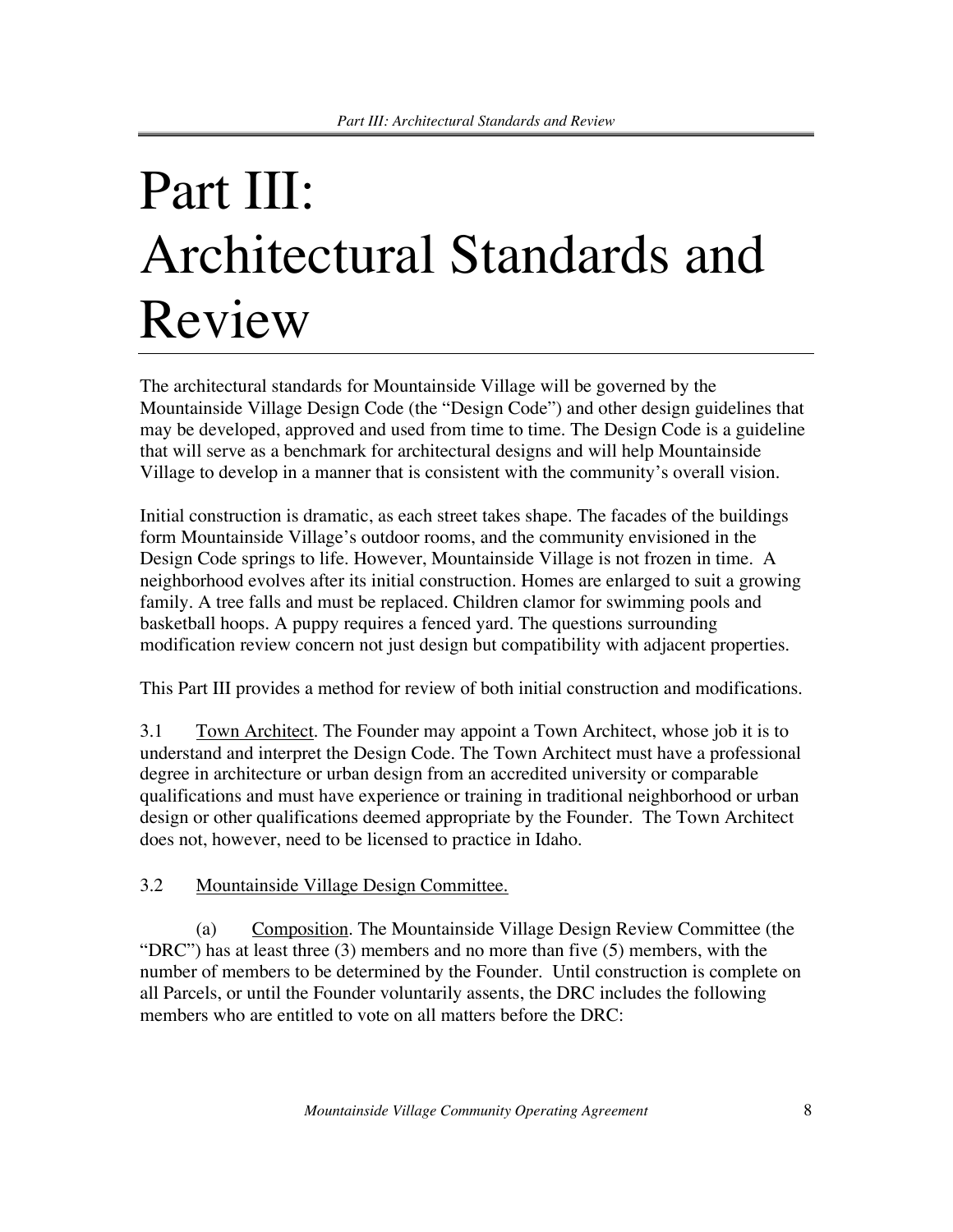- The Town Architect, if there is one, fills one seat on the DRC or the Founder appoints a similarly qualified substitute.
- The Founder appoints the remaining members. If the Founder abandons the positions on the DRC and fails to designate successors, the positions are to be filled using the procedure described in Section 3.10.

(b) Staff, Compensation. The DRC may employ personnel or contract with individuals or companies as necessary to assist in the review process. Professionals and staff may be paid reasonable compensation for serving on the DRC, as determined from time to time by the Founder or if the Founder no longer appoints the DRC, then the Boards of the Association. All members of the DRC shall be compensated for expenses.

 $(c)$  Review Fees. The DRC may set its review fees to cover all or part of the expected cost of its operation.

3.3 Design Code. The Design Code is an architectural guideline for Mountainside Village. Other guidelines may be developed, approved and used over time. The DRC may revise any part of the Design Code from time to time for any of the following reasons:

(a) To correct errors or resolve conflicts with governmental requirements or make changes that the DRC believes will better accomplish the objectives of Mountainside Village;

(b) To permit use of new materials or techniques for construction or landscape that are appropriate to Mountainside Village; or

(c) To recognize changing land use or market conditions over time, both from within and outside Mountainside Village.

3.4 Construction Subject to Review.

(a) Applicability. All plans and specifications for construction or modification of any structure or improvement of the property such as driveways, parking lots, fences, walls or walks or material landscaping element (such as trees or large shrubbery) must be reviewed and approved before construction in accordance with this Part III. No construction or clearing of a Parcel may begin until approved by the DRC. Once construction begins, all construction must comply with the approved plans and specifications. Although this Part III refers to "Parcels" and applies primarily to private property, it also applies to modification of the Commons. Construction of any structure upon the Commons (other than initial construction by the Founder) or modification of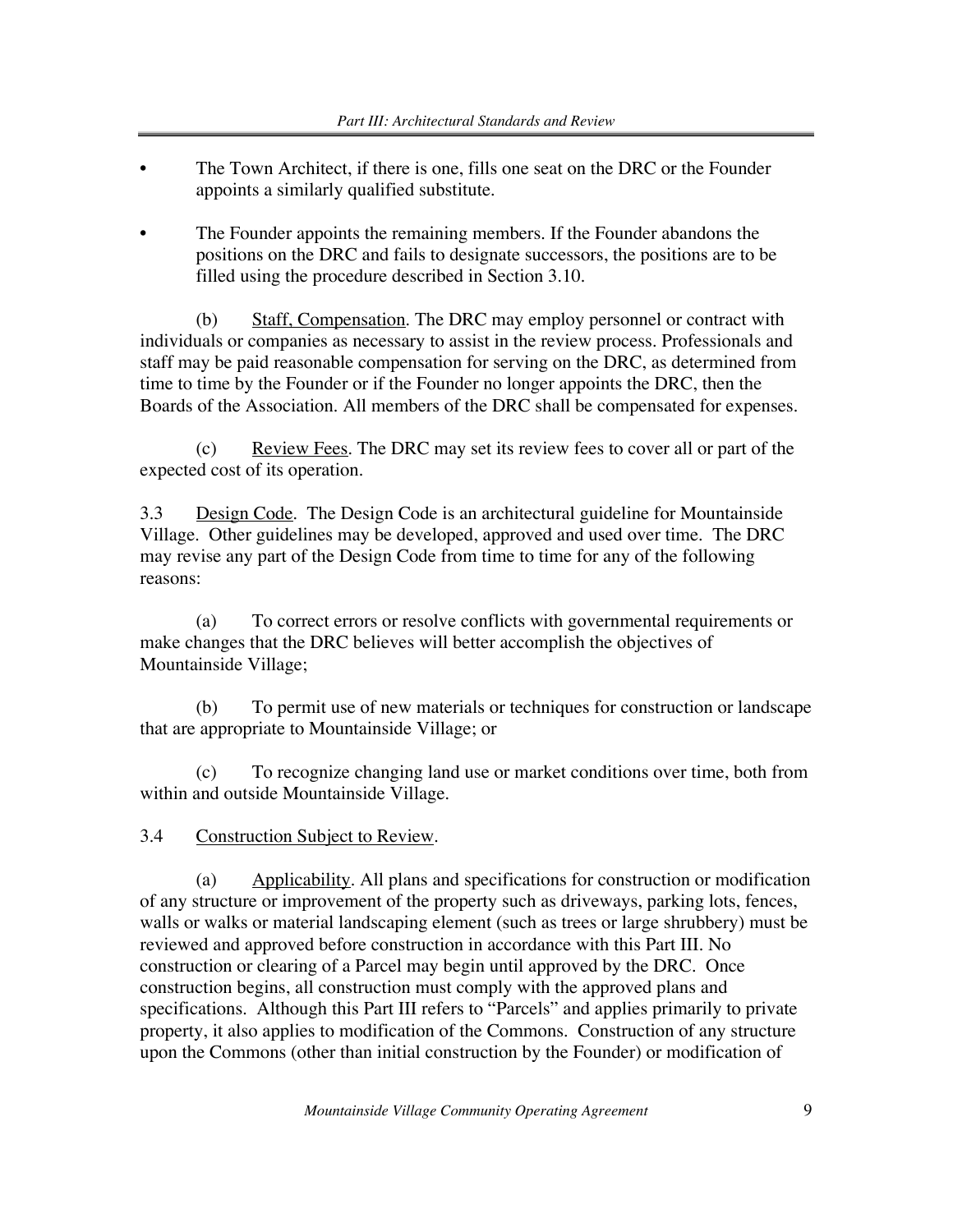any existing structure, as well as any material alteration of the landscaping or topography of any Commons, must be approved in advance by the DRC.

- (b) Scope. Review for both new construction and for modification includes materials and color selection and selection and placement of any ornamentation or functional accessories, including but not limited to the following:
- site plan;
- materials and color selection for the main building and any outbuilding (including roof, doors, windows and trim);
- building Massing, slope and location of windows;
- landscaping, grading and any removal or substantial pruning of trees or plants;
- privacy walls or other fences and gates, driveways, walks, patios and other ground surface materials;
- antennas, satellite dishes or receivers, solar panels or other devices that are visible from outside the Parcel;
- fountains, swimming pools, whirlpools or other pools, awnings, flower boxes, shelves, statues or other outdoor ornamentation and window coverings visible through the window;
- signage of any type;
- permanent or semi-permanent play equipment, whether or not secured, such as tree houses, pools, basketball hoops, skateboard ramps and swing sets; and
- green building standards.

The listing of a category does not imply that such construction or use is permitted. Review is not required to repaint with originally approved paint and colors, or to replace the roof or other components with duplicates of those originally approved.

(c) Trees. The cutting, removal or intentional damage of existing trees (including excessive pruning or failure to use due care with equipment or when removing other trees permitted to be removed) is strictly regulated under the Design Code. All plans must comply with applicable drainage, water conservation, and erosion control and stormwater detention requirements.

### 3.5 Standard for Review.

(a) Generally. Applications are approved based upon compliance with the Design Code in effect at the time of the submittal, compatibility with surrounding Parcels and Commons and overall quality of design. The DRC has the sole and absolute ability to review and approve applications. Strict compliance with the Design Code does not guarantee approval of an application. The DRC may require changes to a plan to improve its aesthetic appearance even if the design meets the technical requirements of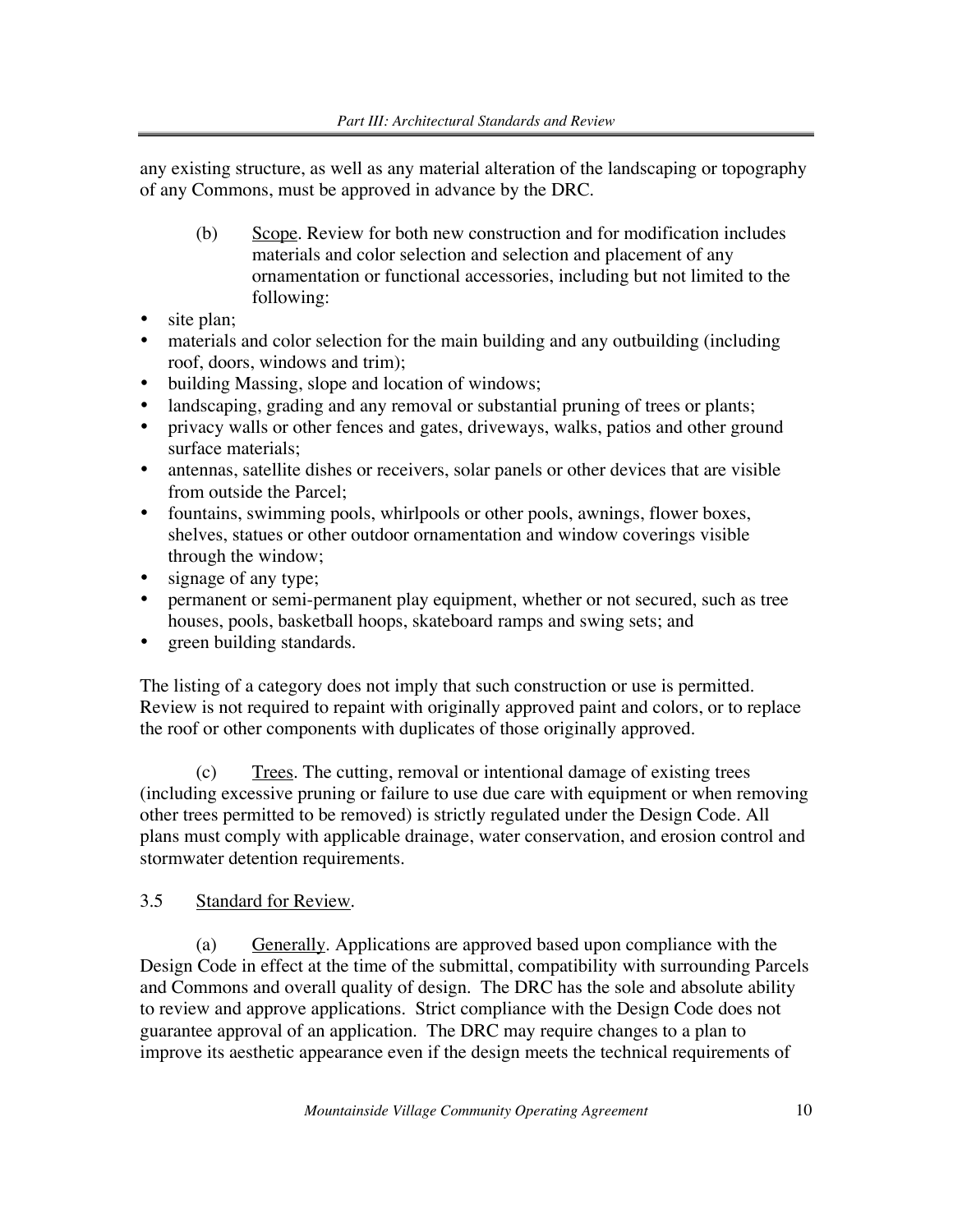the Design Code. If the DRC rejects an application due to overall design quality despite compliance with the Design Code, the DRC may make suggestions for improving the design.

(b) Variances. The DRC may grant variances from the Design Code based on existing topographical or landscape conditions, existing trees, accessibility or architectural merit. Any such variance must be in writing. Approval of a variance does not constitute a precedent for other applications, and such requests may be arbitrarily denied.

### 3.6 Review Procedure.

(a) Applications. The DRC may establish forms and procedures for the review of applications, including review costs and fees, if any, to be paid by the applicant. The DRC may provide lists of approved materials and may allow for staff review and approval of routine or minor matters.

(b) Notification; Construction; Inspection. The DRC shall use its best efforts to notify the applicant of its decision within the time allowed by its design approval process handbook. However, a delay in reviewing an application shall not be deemed consent to construction. If approval is given and all necessary governmental permits and approvals are in place, then construction of the improvements may begin. If construction is not begun within six (6) months after approval of the plans and specifications and there has been any change in the Design Code in the intervening months that would otherwise apply to the approved construction, then the approval will expire and the plans and specifications must be resubmitted.

(c) Inspection. The DRC or its agent may inspect the property during construction but has no obligation to make any such inspection.

(d) Governmental Compliance. Owners are responsible for making sure that construction conforms to governmental regulations and all local building codes if the DRC notes noncompliance, the Owner may be required to make the necessary changes. However, the DRC is not responsible for compliance with governmental requirements.

(e) Trees. Improper cutting, removal or intentional damage to existing trees or shrubs is subject to fines plus a requirement that the tree be replaced with an approved species of comparable caliper, or, if approved by the DRC, a combination of trees totaling the caliper of the removed tree. Fines may be set by the DRC.

(f) Completion. When the primary building and landscaping are completed in substantial compliance with the approved plans and specifications, DRC shall issue a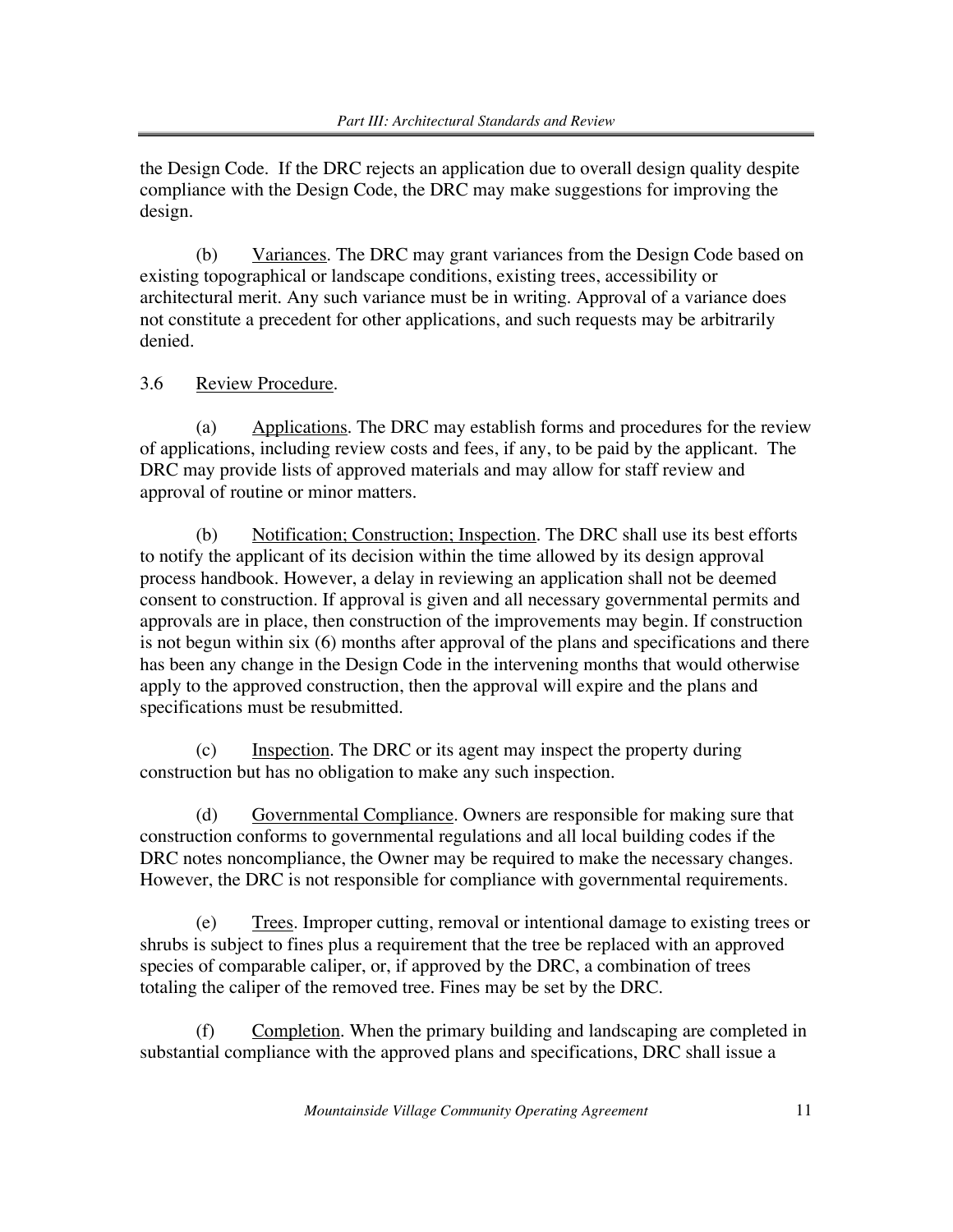Certificate of Substantial Conformance. The Certificate shall describe any areas of deficiency that need to be corrected. All fines and other enforcement shall be waived so long as the deficiencies are corrected within sixty (60) days. Upon correction of all deficiencies, the DRC shall issue a Certificate of Completion and Release in recordable form.

### *Notice to Owners*

The contract for the construction or modification of a home or business is negotiated between the Parcel Owner and the contractor. Neither the Founder, nor the DRC is a party to that contract. Owners are ultimately responsible for assuring that the improvements constructed on the Parcel are in accordance with the approved plans and specifications. Because the Design Code may change from time to time, it is important that an Owner obtain or confirm that he or she has the current version of the Design Code before undertaking any change or improvement of its property. For the Owner's benefit, **contracts should require the contractor to build or modify the improvements in accordance with plans and specifications approved by the DRC.** Receipt of the DRC's Certificate of Completion indicating compliance with the approved plans and specifications should be a condition of final payment on the contract.

3.7 Builders. The DRC may establish a review and approval process for builders and other contractors. Approval may be based on willingness to build in accordance with approved plans and specifications, quality of past work, client satisfaction and financial history. Builders must agree to comply with construction regulations, to dispose of construction debris properly and to build in accordance with the approved plans and specifications. Builders may be required to post a deposit for compliance and damages. Failure to comply may result in fines, forfeiture of the deposit and revocation of the right to build in Mountainside Village.

3.8 Liability. The DRC and its representatives are concerned primarily with aesthetic considerations and are not responsible for compliance with governmental requirements or design or construction defects or use of materials affecting the safety or structural integrity of the building. Approval by the DRC of an application shall not constitute a basis for any liability of the Founder, or members of the DRC, Board of Directors or Association for failure of the plans to conform to any applicable building codes or inadequacy or deficiency in the plans resulting in defects in the improvements, or for the performance or quality of work of any contractor or architect approved by it, or for noncompatible or unstable soil conditions or soil erosion, or any other condition of the property.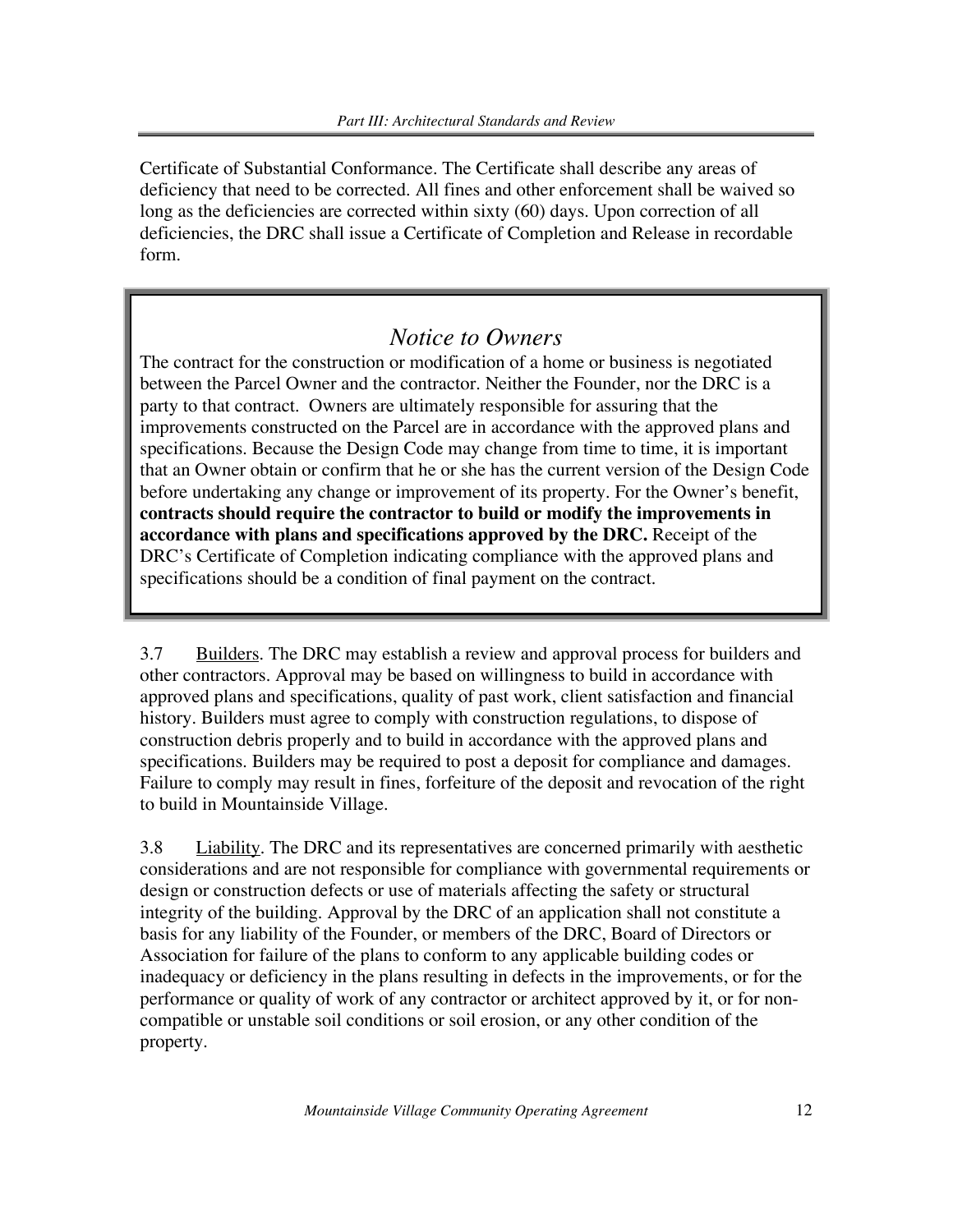3.9 Modification Committee to the DRC. The DRC may establish a committee to review and approve modifications of properties that are submitted at least two (2) years after a Certificate of Substantial Conformance, as described in Section 3.6(f), has been issued.

3.10 Final Composition of the DRC. Within sixty  $(60)$  days after the date that construction is complete on all parcels in Mountainside Village, or upon Founder's voluntary assent, a new three (3) or five (5)-person DRC shall be appointed to replace the Founder-controlled DRC. The Association shall choose the size of the DRC.

(a) Three (3)-Person DRC. If the Association chooses to establish a three (3) person DRC, the Association shall appoint two (2) members to the new DRC. The Founder may appoint the third member.

(b) Five  $(5)$ -Person DRC. If the Association chooses to establish a five  $(5)$ person DRC, the Association shall appoint four (4) members to the new DRC. The Founder may appoint the fifth member.

In either case, if the Founder chooses not to appoint a member or if the Founder no longer owns any Parcels in Mountainside Village, the remaining DRC members shall select the additional member. All members shall serve two (2) year renewable terms.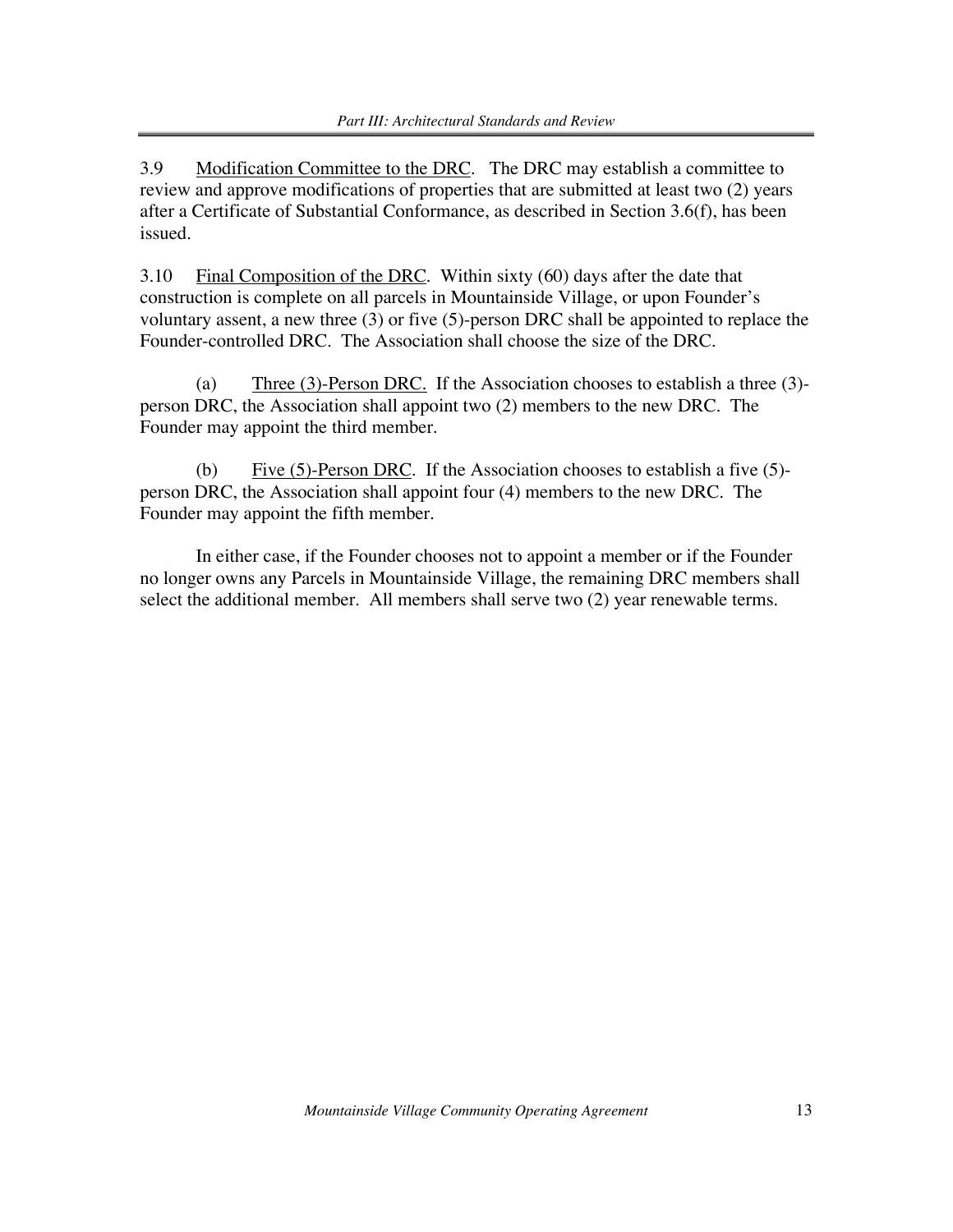# Part IV: Environmental Protections

4.1 Environmental Compliance. Each Owner and Occupant shall comply with all Laws relating to the discharge, storage and disposal of all hazardous or toxic wastes and substances, petroleum, petroleum by-products and other environmental contaminants (as any of the foregoing may now or in the future be defined by any Governmental Entity) on, at or from such Owner or Occupant's Parcel or otherwise relating to environmental protection. All Owners and Occupants shall comply with all environmental provisions of the Design Code and the Rules and Regulations.

4.2 Clean-up; Indemnification. By accepting a deed to a Parcel, each Owner hereby agrees (i) to clean up and remove or contain (but only if permitted by law), in accordance with and to the extent required by any and all applicable federal, state and local laws, any hazardous or toxic substances or wastes or other environmental contaminants on or under the Owner's Parcel, or stored, generated, disposed of or discharged by the Owner or any Occupant of the Owner's Parcel or from the Owner's Parcel, and (ii) to indemnify, defend and hold harmless the Founder, any Affiliate of the Founder, the Association, their agents and each of the other Owners from and against any and all foreseeable and unforeseeable claim, loss, damage, cost or expense (including, without limitation fines, clean-up costs, costs of relocating tenants, employees and agents, restoration costs, loss of income and attorneys' fees) incurred or suffered by the indemnified party as a result of any hazardous or toxic waste or substance or other environmental contaminant discharged from, stored at or disposed of at or from the indemnifying party's Parcel.

4.3 Nuisance. Whether otherwise permitted by a Governmental Entity, the Reviewing Body (either the Founder or the Association, as described in this Section) may prohibit any use or operation that creates objectionable noise, smoke, odors or which in any other way, in their reasonable opinion, will constitute a nuisance or degrade the value of Mountainside Village. While the Founder owns any Parcel in Mountainside Village, the Founder shall be the Reviewing Body for purposes of this paragraph. Thereafter, the Association shall review nuisance issues.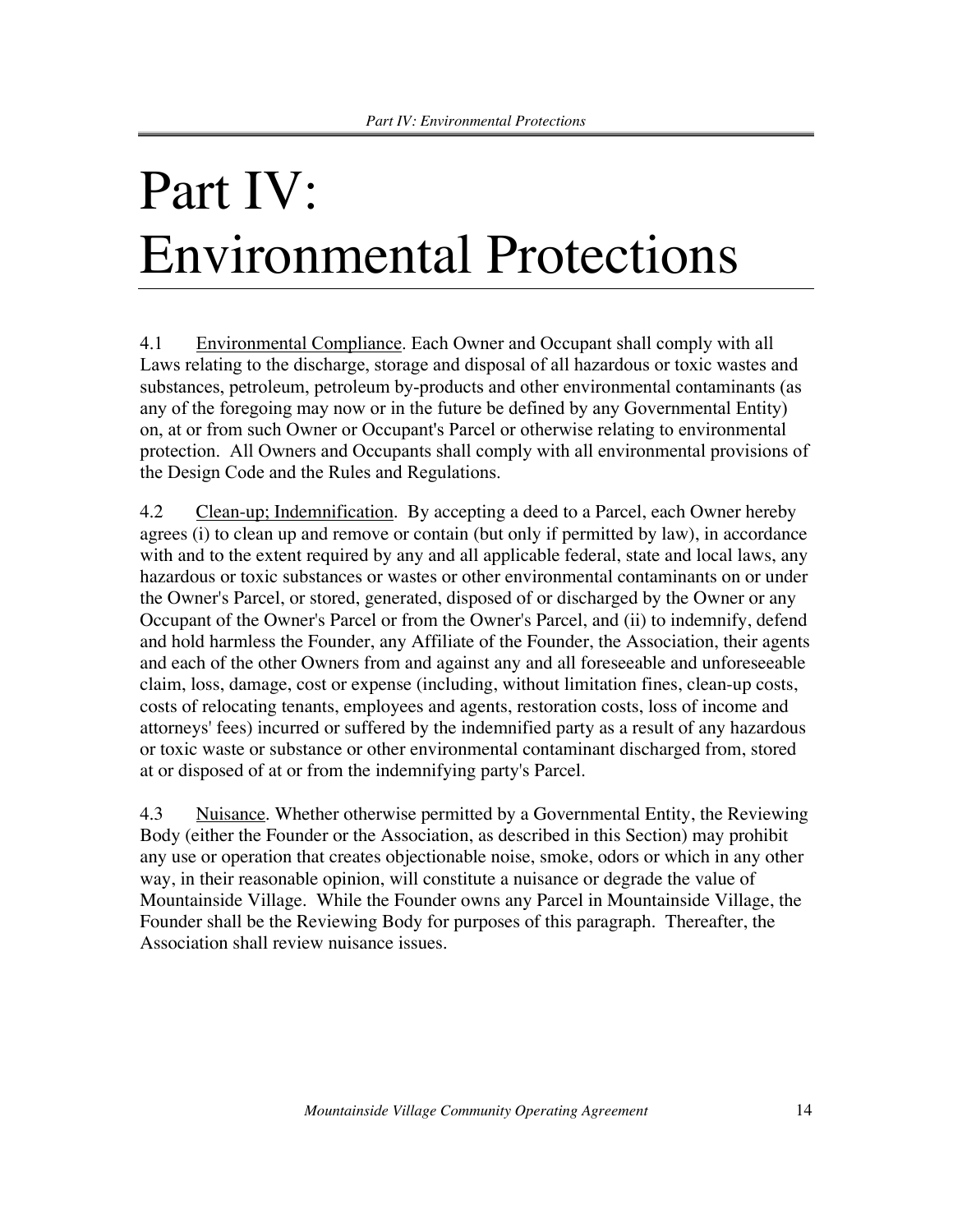# Part V: Founder's Reserved Rights

### 5.1 Addition or Withdrawal of Property.

(a) Neighborhood. The Founder shall have the right, but not the obligation, for a period of thirty (30) years from the date of this Community Operating Agreement, from time to time in its sole discretion, to add to Mountainside Village any part of the Neighborhood. This reserved development right may be exercised with respect to different portions of the Neighborhood at different times. No assurances are made as to the boundaries of those portions or order in which the portions will be added. Exercising any development right in any portion of the Neighborhood does not necessarily mean the right will be exercised in the remainder of the Neighborhood.

(b) Other Property. The Founder may also add to Mountainside Village: (i) property contiguous to the Neighborhood not a part of the Neighborhood, (ii) property any portion of which is within two (2) miles of any portion of Mountainside Village (including any property separated from Mountainside Village by a public street, body of water or other property) or, (iii) any other property with a reasonable relationship to Mountainside Village.

(c) Supplemental Declaration. A Supplemental Declaration adding the additional property shall become effective upon being recorded in the Teton County Clerk's Office, Driggs, Idaho, and upon such recording the additional property shall become part of Mountainside Village, subject to this Community Operating Agreement. The Supplemental Declaration may modify, remove or add to the provisions of this Community Operating Agreement if needed to reflect the different character of the additional property, including a different assessment allocation.

(d) Withdrawal of Property. The Founder reserves the right to withdraw property from Mountainside Village so long as all Owners within the area to be withdrawn consent and access to the remaining portions of Mountainside Village is preserved.

5.2 Use of Name. The Founder reserves the right to trademark the name "Mountainside Village" or other name of the Neighborhood as a trade name owned by the Founder. An Owner or occupant may use the trademarked name to describe the location of its business and may advertise a business as being located in "Mountainside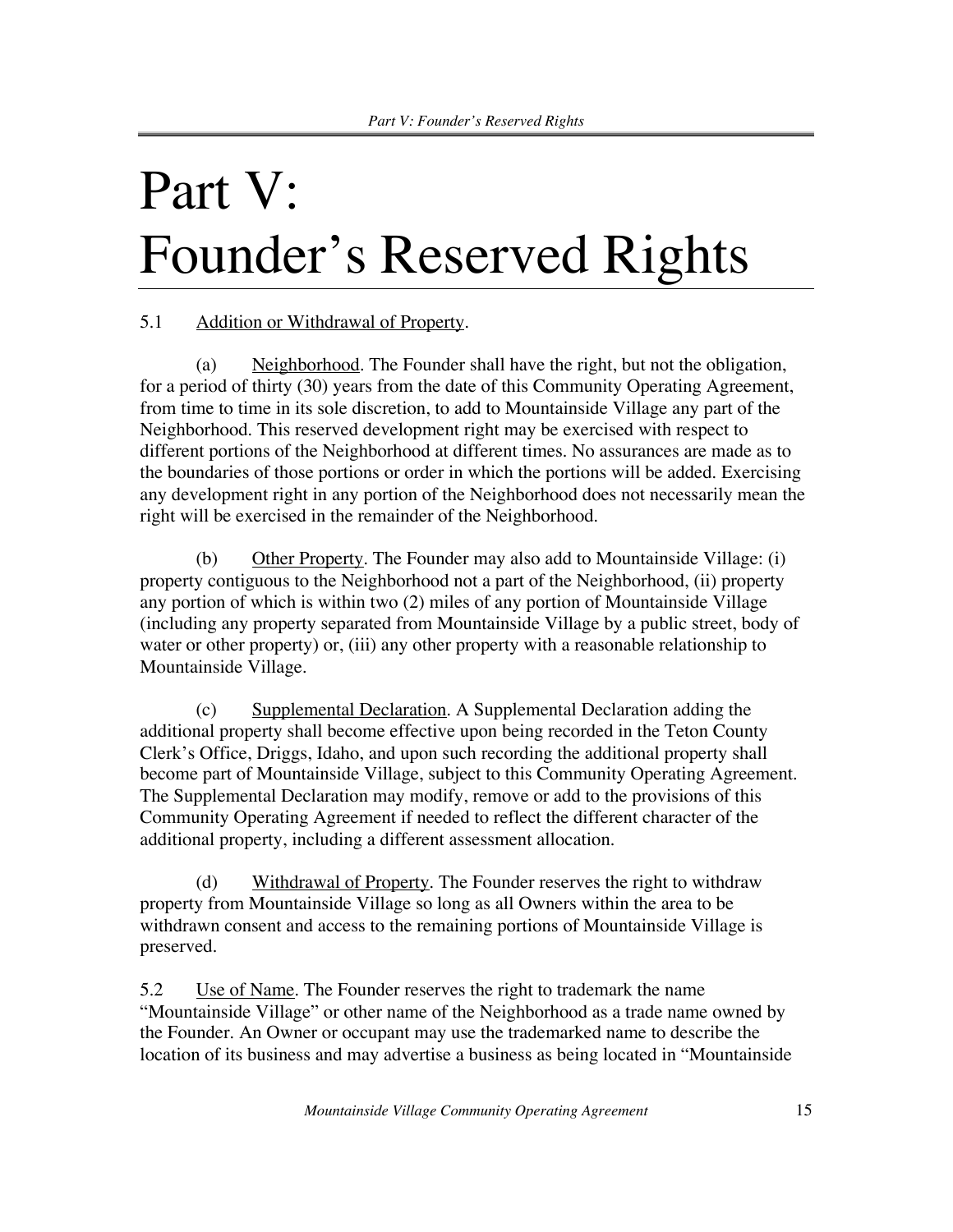Village" or other trademarked name. If requested by the Founder, the Owner or Occupant shall accompany such use with a symbol or explanation concerning trademark or service mark registration of the name. An Owner or Occupant may not use the trademarked name in any other manner without the express permission of the Founder, which may be arbitrarily denied. The Founder shall have the right to change the name, Mountainside Village, for all or any part of the property subject to this Community Operating Agreement. The Founder may, but is not required to, amend this Community Operating Agreement to reflect the name change.

5.3 Reserved Easements. The Founder, its successors and assigns, is hereby granted all easements over, across, under and through Mountainside Village reasonably necessary to permit the Founder to continue and complete construction of the Neighborhood, whether or not that property is ultimately submitted to this Community Operating Agreement, and all other properties owned by the Founder or its assigns which are adjacent to, or reasonably near, Mountainside Village (including property separated from Mountainside Village by a public road), whether or not such properties are developed as part of Mountainside Village. Without limiting the generality of the foregoing, the Founder shall have the following easements:

(a) Private Roads and Paths: A nonexclusive easement for use of any roads or streets within Mountainside Village which are not accepted for dedication to the public and which are intended for automobile traffic (including rear lanes or other similar access roads that are generally intended for use only by residents on that road), along with a nonexclusive easement for appropriate use of any pedestrian or bicycle paths. If such roads become a primary means of access to a community which is not made part of Mountainside Village, and Mountainside Village does not similarly use the roads of such community, the Association or the Founder shall explore the development of an agreement whereby such community shall contribute its pro rata share of the cost of Mountainside Village's road maintenance.

(b) Utility Easements: A blanket easement upon, across, over, through, and under Mountainside Village for ingress, egress, installation, replacement, repair and maintenance of all public and private utility and service systems. These systems and services include, but are not limited to, water, sewer, irrigation systems, drainage, telephone, electricity, natural gas, television, security, collection of garbage and recyclable materials, cable or communication lines and other equipment. By virtue of this easement the Founder, and its successors or assigns, may install and maintain facilities and equipment, excavate for such purposes and affix and maintain wires, circuits and conduits.

(c) Cable and fiber optic systems: Exclusive easements within all of Mountainside Village for installation, replacement, repair and maintenance of cable and fiber optic systems. By virtue of this easement the Founder, its successors or assigns, may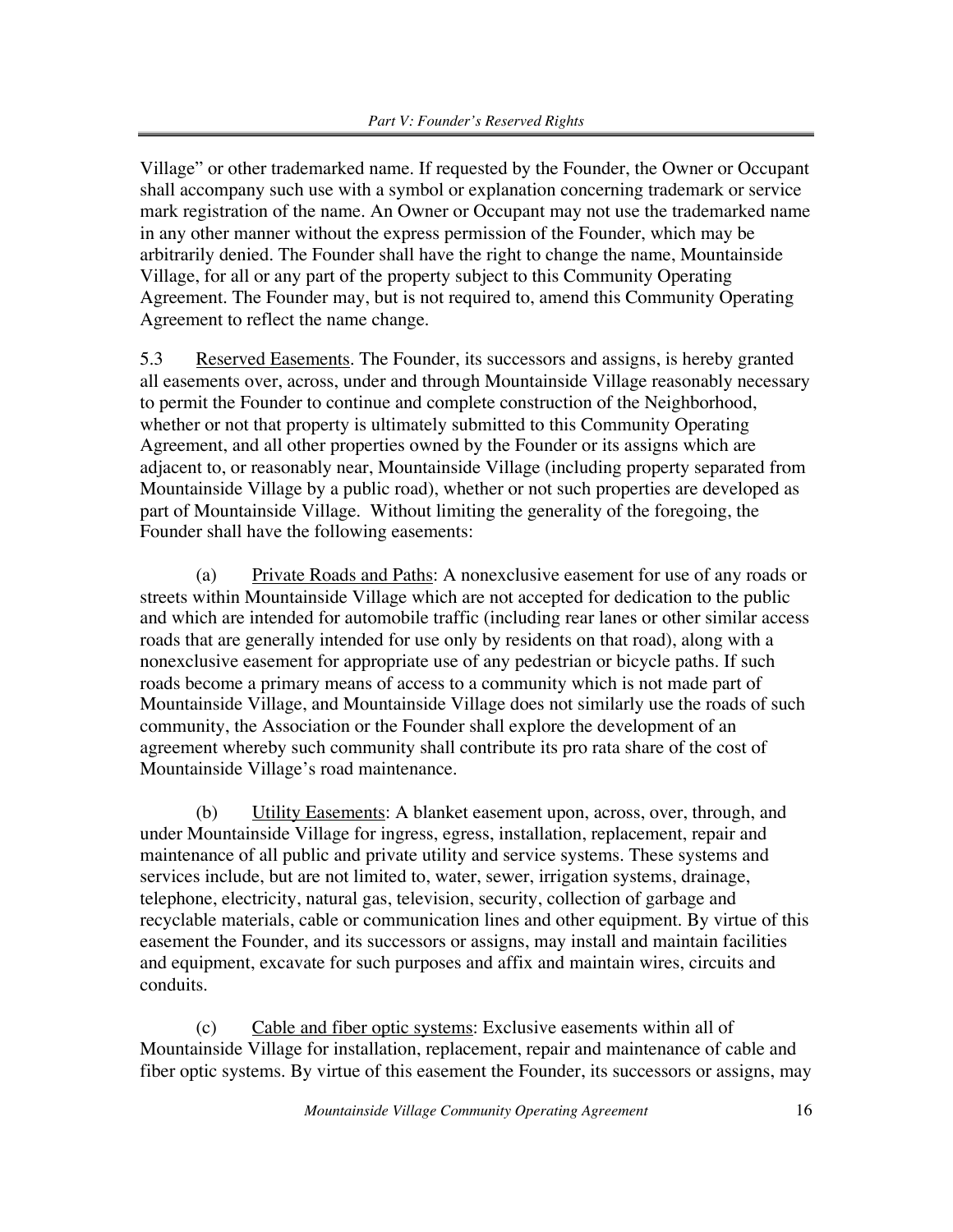install and maintain facilities and equipment, excavate for such purposes and affix and maintain wires, circuits and conduits. However, the exercise of this easement must not unreasonably disturb each Owner's right of quiet enjoyment of his Parcel.

(d) Police Powers: A blanket easement throughout Mountainside Village for private patrol services and for police powers and services supplied by the local, state and federal governments. The reservation of such easement does not imply that any such service shall be provided.

(e) Drainage, Erosion Controls: A blanket easement and right on, over, under and through the ground within Mountainside Village to maintain and to correct drainage of surface water and other erosion controls. This easement includes the right to cut any trees, bushes or shrubbery, grade soil, or to take any other action reasonably necessary for health or safety or to comply with governmental requirements. The entity that exercises this easement shall be responsible for notifying the affected Owners (except in an emergency) but shall not be obligated to restore landscaping or other improvements. This easement may be exercised at the option of the Founder and shall not be construed to obligate the Founder to take any affirmative action to correct conditions.

(f) Encroachment: An easement for any improvements constructed on Commons that encroach on any Parcel, whether due to any minor deviation from the subdivision plat of Mountainside Village or the settling or shifting of any land or improvements.

(g) Maintenance of Commons: An easement for maintenance and improvement of Commons at the Founder's discretion and, to the extent reasonably necessary, an easement over any Parcel for maintenance of Commons.

(h) Models; Neighborhood Information Centers; Sales and Management Offices: The right to maintain a sales office, a management office, a Neighborhood Information Center; and an unlimited number of models within Mountainside Village. These facilities may be located on any Parcel in Mountainside Village and may be relocated from time to time at the Founder's discretion. The sales office, management office, Neighborhood Information Center, and models may be owned by different entities, including builders and other entities that are unrelated to the Founder. At the end of its use as a sales or management office, Neighborhood Information Center, or model, the Parcel shall be owned by the Owner of record, subject to all normal covenants and restrictions for Mountainside Village. Subject to state law and local ordinances, the Founder or its assigns, where such right is specified, may maintain signs on Commons and in the sales office, management office, Neighborhood Information Center, and models advertising Mountainside Village.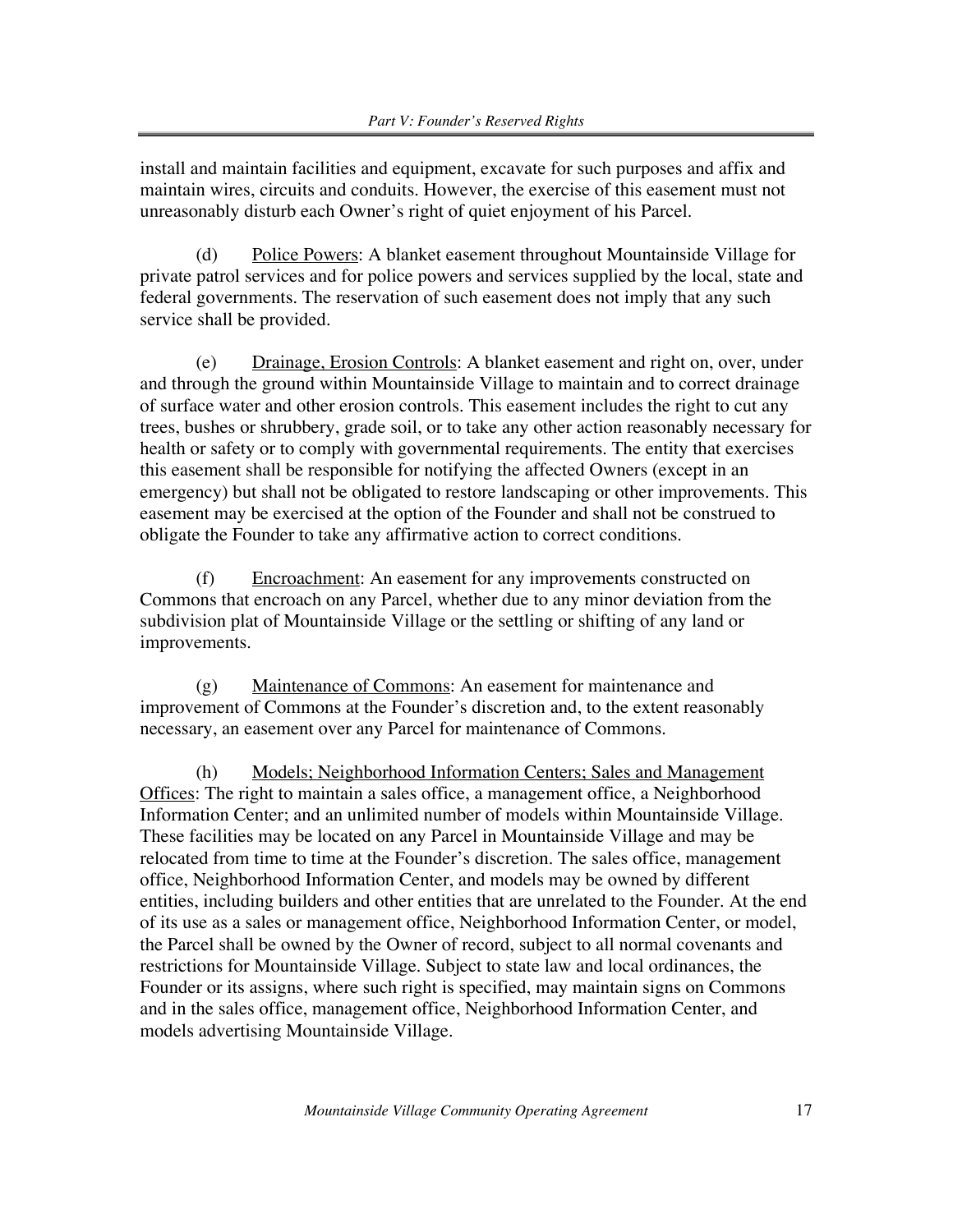(i) Construction Equipment: To the extent reasonably necessary, an easement over, under and through any roads, whether public or private, and any other Commons for construction equipment and any other purpose related to continued construction of any property within the Neighborhood.

5.4 Bed and Breakfast Facilities. Until the conveyance of all Parcels in the Neighborhood to an Owner other than the Founder or its designated entities is complete, no bed and breakfast facilities or other inns shall be established or shall operate in Mountainside Village without prior approval by the Founder.

#### 5.5 Commercial Use of Images.

(a) The Founder shall have the following rights:

(i) The exclusive right to grant permission for the Commons to be photographed, sketched, painted or its image otherwise reproduced for commercial use (including, without limitation, its use as a motion picture set or as a background for the display of fashions or other goods); and

(ii) The right to grant permission for similar reproduction of the exteriors of any other part of the Parcels which can be viewed from streets, rear lanes, or Commons Such exteriors may be reproduced without the consent of, or payment to, the Owners of the Parcel, but the above right is not intended to prevent any Owner from granting independent permission for any part of the Parcels owned exclusively by that Owner, in which case the consent of the Founder shall not be required.

(b) The Founder may collect a fee for its consent to the use of such images or for the providing of support services to photographers or others. The exercise of this right to collect a fee shall not interfere with normal and customary rights of architects to structures designed by them. Consent of the Founder shall not be required for photography or other reproductions of the images of the Parcels in connection with any news or feature coverage, for academic purposes or by any governmental agency or entity appointed by a governmental agency for the purpose of promoting the City of Victor, Teton County, the development of tourism or commerce, or any other similar purpose.

5.6 Real Estate Offices. For eight (8) years after the date that this Community Operating Agreement is recorded, the Founder shall have the right to exclusive operations of real estate sales, rental or management offices within Mountainside Village, which shall be considered a deed restriction for the entire Mountainside Village and shall be part of the consideration for the sale of property within Mountainside Village. However, unsigned home-based real estate offices are permitted.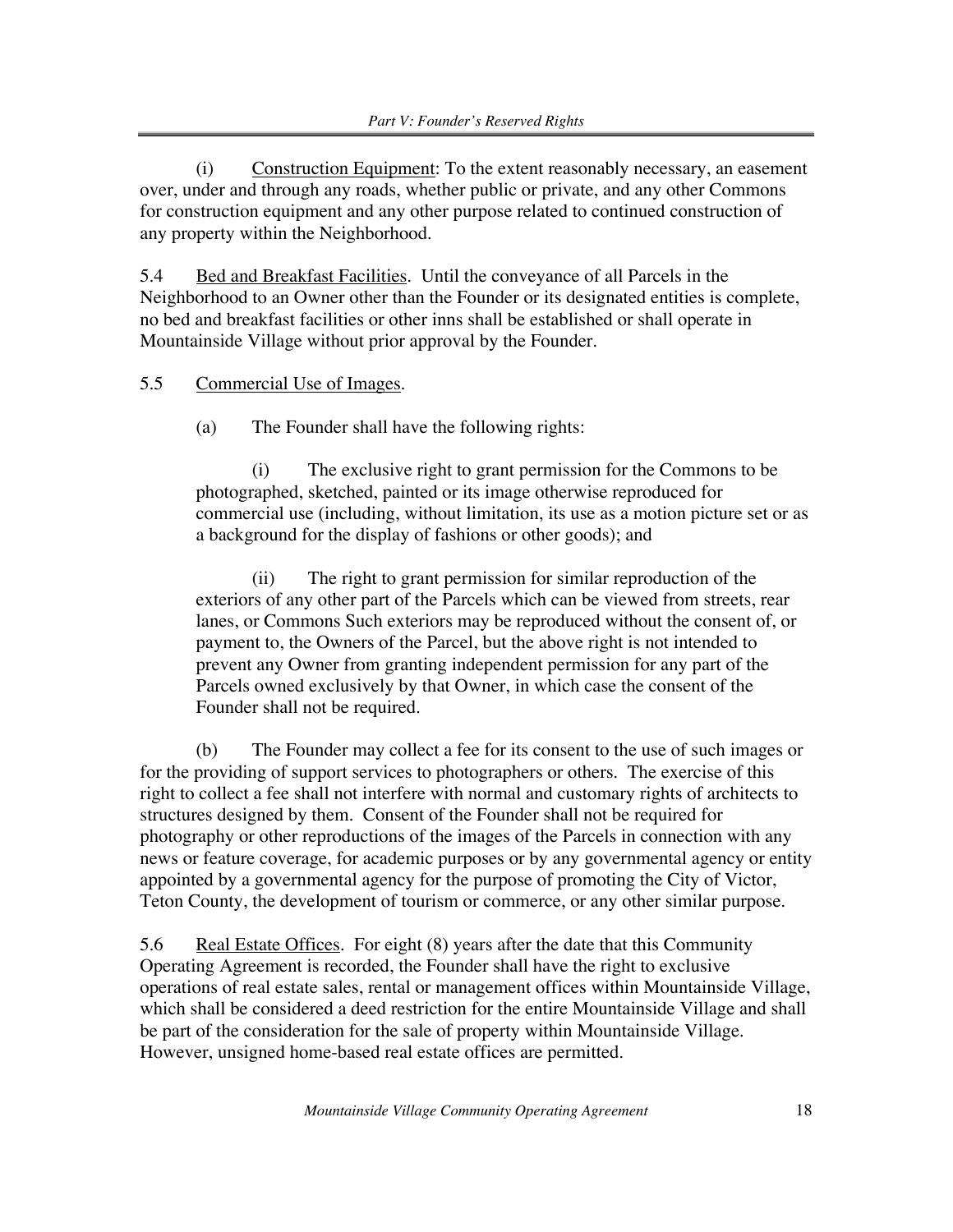5.7 Assignment. The Founder may at any time assign all or any portion of its rights under this Community Operating Agreement to a related entity, a successor Founder, or the Association.

5.8 Rules and Regulations. The Founder may enact rules and regulations governing any of the matters addressed by this Community Operating Agreement or the Book.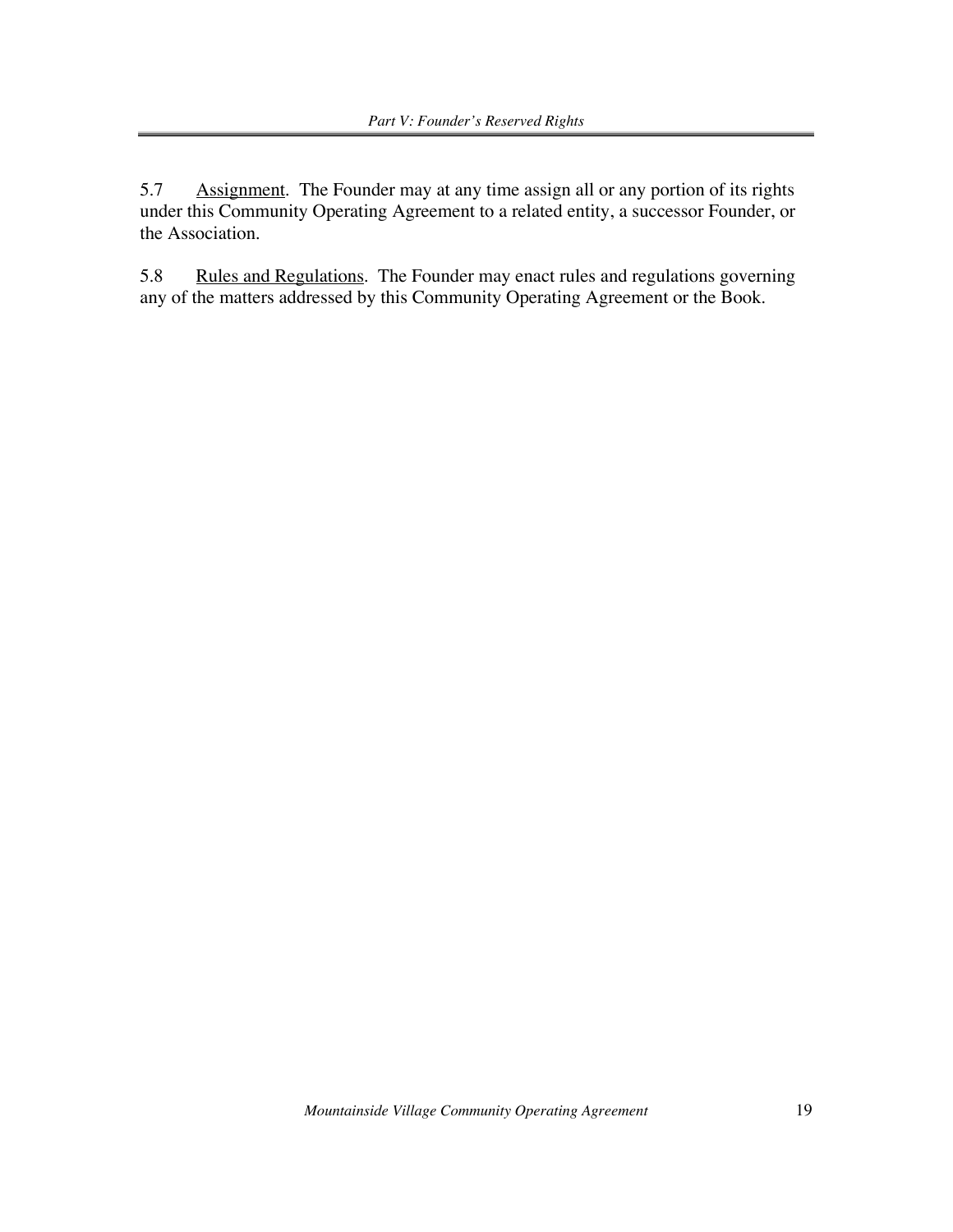# Part VI: Amendment and Additional Terms

6.1 Amendment.

(a) Generally. This Community Operating Agreement may be amended at any time by an instrument signed by the Founder and the President or Vice President and Secretary of the Association certifying approval by the Board of Directors. Rights reserved to the Founder may not be amended without the specific consent of the Founder. Any amendment shall take effect upon recording in the Teton County Clerk's Office, Driggs, Idaho.

(b) Founder's Right. To the extent permitted by law, the Founder specifically reserves the absolute and unconditional right to amend this Community Operating Agreement without the consent or joinder of any party (i) to conform to the requirements of the Federal Home Loan Mortgage Corporation, Veterans Administration, Federal National Mortgage Association or any other generally recognized institution involved in the guarantee or purchase and sale of mortgages, (ii) to conform to the requirements of institutional mortgage lenders or title insurance companies, (iii) to clarify the Declaration's provisions or correct errors, (iv) to subject additional property to this Community Operating Agreement or in connection with Supplemental Declarations or to withdraw property from the Neighborhood or Mountainside Village, (v) to change a name pursuant to this Community Operating Agreement, or (vi) to conform to applicable law.

(c) Recording. Any amendment shall take effect upon recording in the Teton County Clerk's Office, Driggs, Idaho.

6.2 Rerecording. Unless this Community Operating Agreement is terminated, the Founder or any other party may rerecord this Community Operating Agreement or other notice of its terms at intervals necessary under Idaho law to preserve its effect.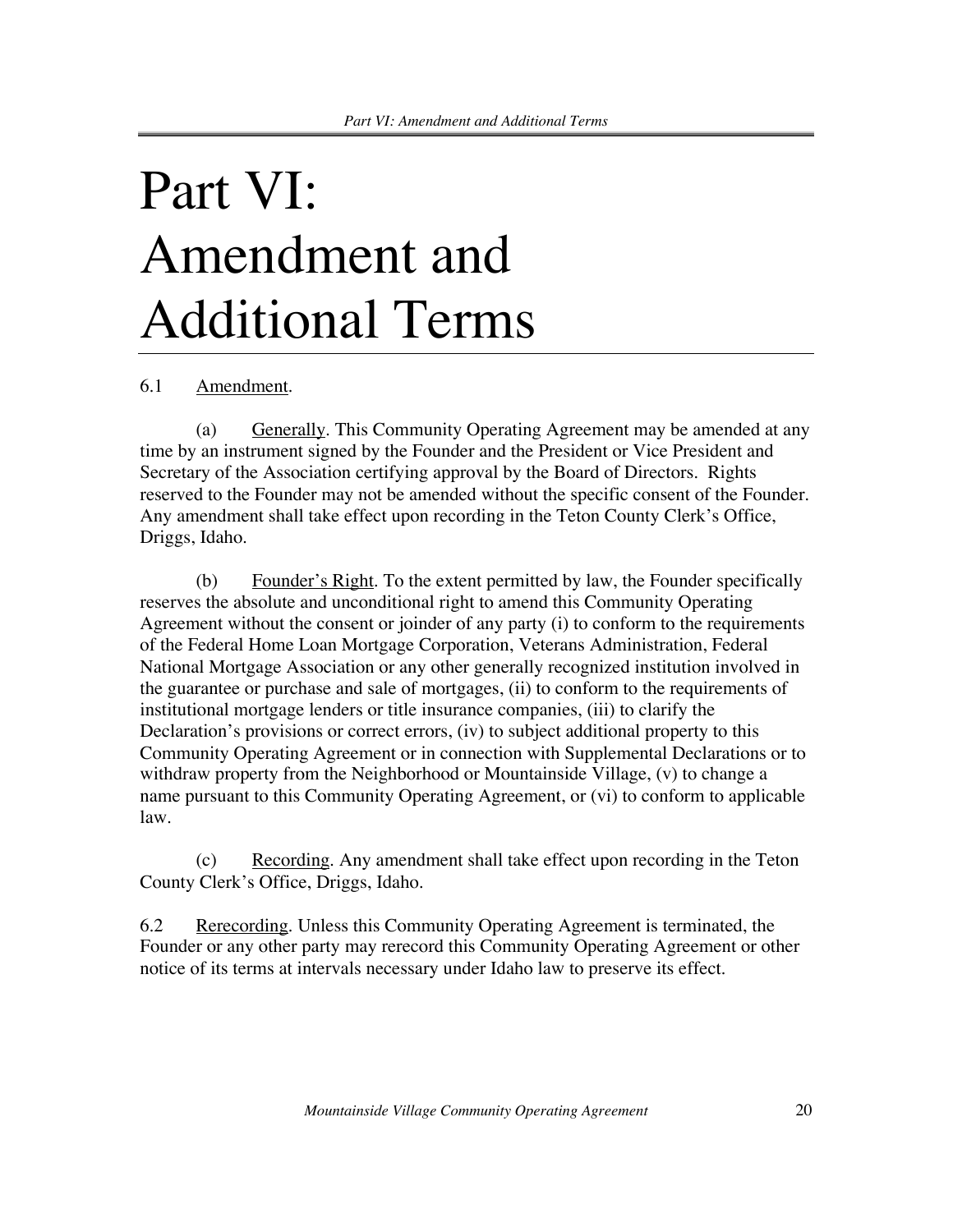### 6.3 Enforcement.

(a) Deposit, Fines. The Founder may require the builder or Owner to post a deposit from which the Founder may deduct fines for failure to comply with the approved plans and specifications, tree regulations and rules for builder conduct. The collection of a fine shall not in any way diminish the available remedies at law or equity.

(b) Unapproved Construction. If any clearing, grading, construction, demolition or modification is begun which has not been approved or which deviates from approved plans and specifications, the Founder may require the Owner to resolve the dispute through binding arbitration and/or may bring suit seeking damages, specific performance, declaratory decree and/or injunction, or any other remedy at law or in equity. If the Founder brings suit and the court finds that the construction was not approved or that the construction deviated from the approved plans or specifications, then the Founder shall also be awarded reasonable attorney's fees, even if the relief requested is not granted.

(c) Other Enforcement. To enforce any other provision of this Community Operating Agreement, the Founder or the Association may bring an action for damages, specific performance, declaratory decree or injunction, or any other remedy at law or in equity. The Founder or the Association may also require and enforce the collection of a management fee if the Founder or the Association is required to take action on behalf of an Owner.

(d) No Waiver. Failure to enforce any provision of this Community Operating Agreement shall not be deemed a waiver of the right to do so at any time thereafter.

### 6.4 Interpretation.

(a) Construction. The provisions of this Community Operating Agreement shall be liberally construed to effectuate their purpose of creating a uniform and consistent plan for the development and operation of Mountainside Village as a neighborhood of the highest quality. All numbered sections and subsections, paragraphs and subparagraphs, the opening and closing paragraphs and the paragraph entitled "Declaration," shall be considered operative provisions. Other paragraphs that are not numbered or lettered shall be considered in the nature of recitals.

(b) Governmental Regulation. All provisions of this Community Operating Agreement shall be subject to applicable government regulation or agreements.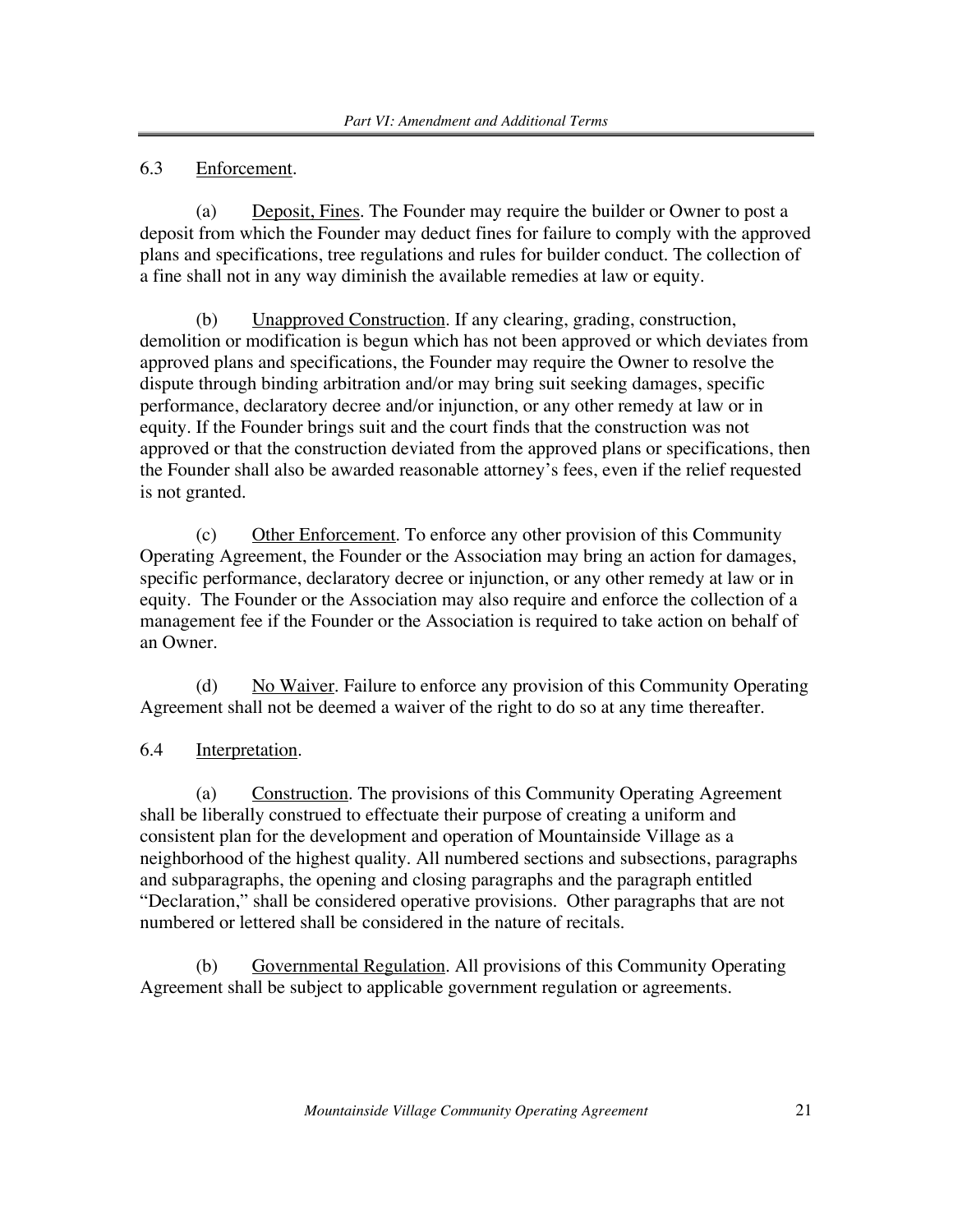(c) Conflict. In the event of a conflict between this Community Operating Agreement and the Book, the terms of this Community Operating Agreement shall govern.

(d) Invalidity. The invalidity of any part of this Community Operating Agreement shall not impair or affect the validity or enforceability of the rest of the Community Operating Agreement, which shall remain in full force and effect.

6.5 Jurisdiction. Any suit concerning this Community Operating Agreement must be brought in the court of appropriate jurisdiction for Victor, Idaho. This Community Operating Agreement shall be construed in accordance with the laws of the State of Idaho.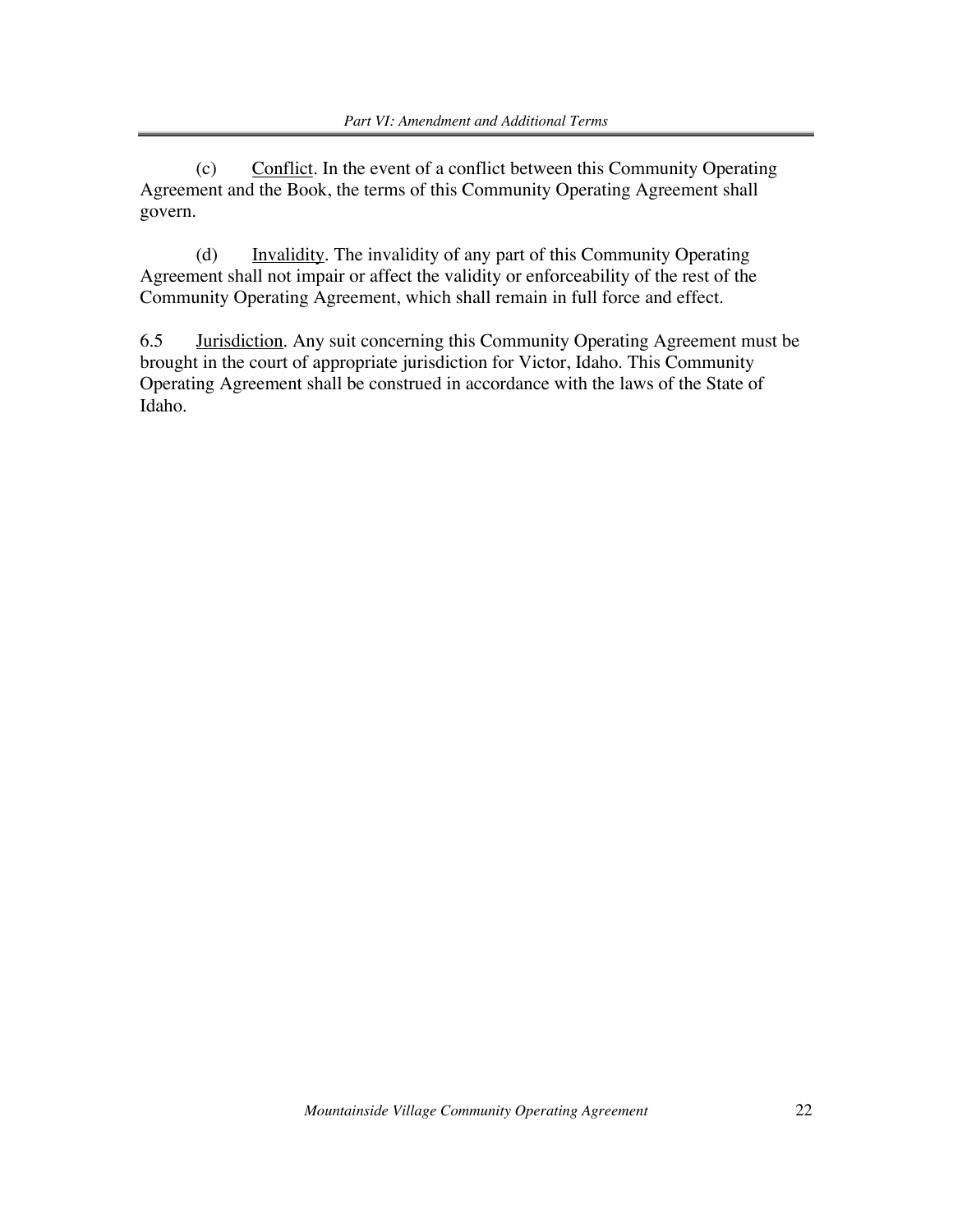IN WITNESS WHEREOF, the undersigned do hereby make this Community Operating Agreement for Mountainside Village and have caused this Community Operating Agreement to be executed as of the day and year first above written.

> MOUNTAINSIDE Inc., an Idaho S Corporation,

| By:    |  |
|--------|--|
| Name:  |  |
| Title: |  |

STATE OF IDAHO:

CITY/COUNTY OF \_\_\_\_\_\_\_\_\_\_\_\_:

The foregoing instrument was acknowledged before me this \_\_\_\_ day of \_\_\_\_\_\_\_\_\_\_\_\_\_\_\_, 200\_\_ by \_\_\_\_\_\_\_\_\_\_\_\_\_\_\_\_\_\_\_\_\_\_ as \_\_\_\_\_\_\_\_\_\_\_\_\_\_\_\_\_\_\_ of MOUNTAINSIDE Inc., an Idaho S Corporation, on behalf of the company.

My commission expires:

Notary Public

 $\mathcal{L}_\text{max}$ 

*Mountainside Village Community Operating Agreement* 23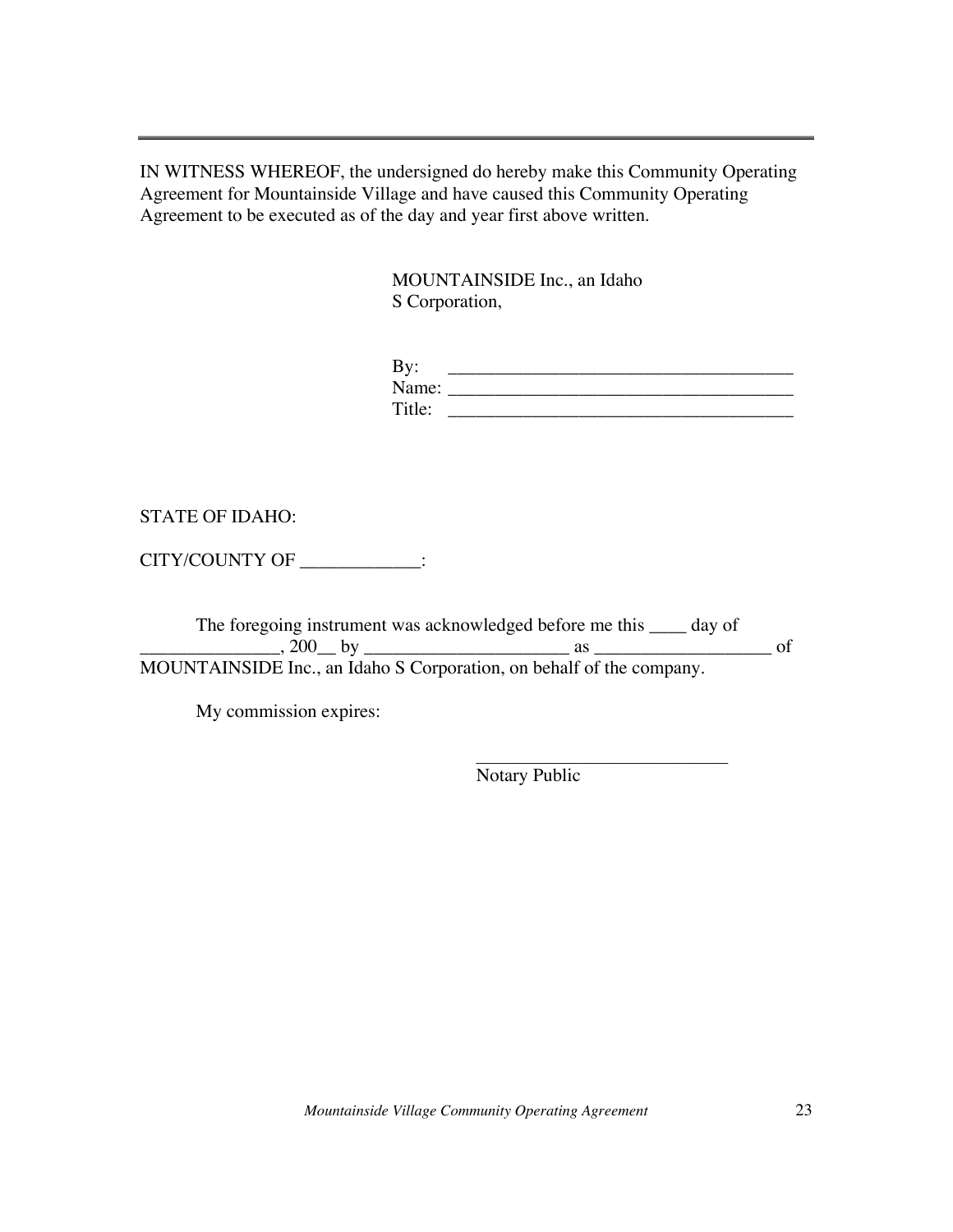### **Exhibit A**

#### The Neighborhood

The Neighborhood shall include all of the real property in Mountainside Village identified on the drawing entitled Phase 1, Final Plat, A Portion of the North Half of Section 13, Township 3 North, Range 45 East, prepared by Dyer Group, LLC., dated July 26, 2005, attached hereto and incorporated herein by reference.